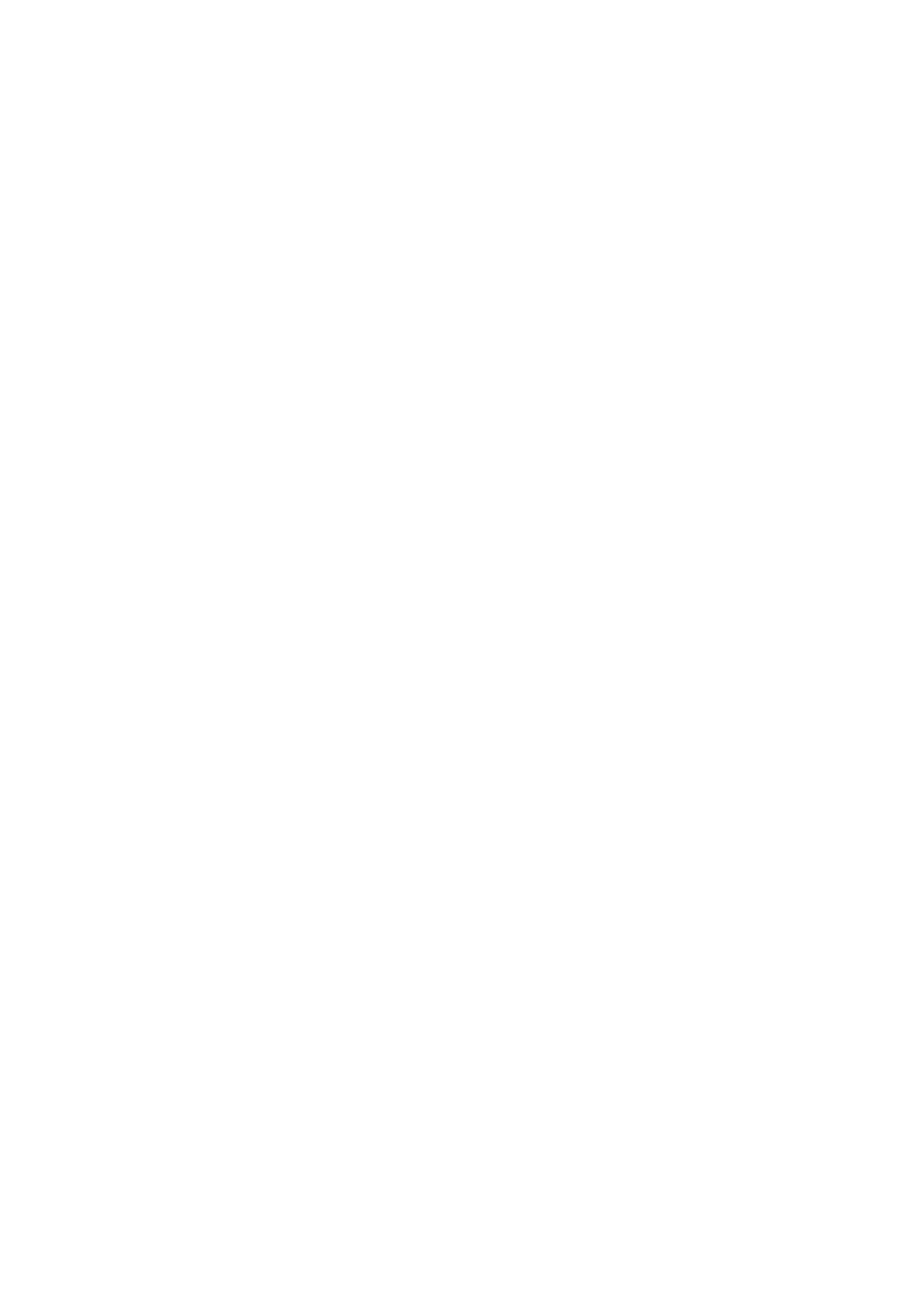

# **Administrative Arrangements 2021 (No 1)**

### **Notifiable instrument NI2021-84**

made under the

**Australian Capital Territory (Self-Government) Act 1988 (Cwlth) and the Public Sector Management Act 1994**

## **Contents**

|          |                                                          | Page |
|----------|----------------------------------------------------------|------|
| Preamble |                                                          |      |
| 1        | Name of arrangements                                     |      |
| 2        | Commencement                                             | 2    |
| 3        | <b>Definitions</b>                                       | 2    |
| 4        | Ministers-matters allocated                              | 2    |
| 5        | Ministers-authority to act for one another               | 2    |
| 6        | Administrative units—constitution and control            | 3    |
|          | Administrative units—Ministers responsible and functions | 3    |
| 8        | Repeal                                                   | 3    |
|          |                                                          |      |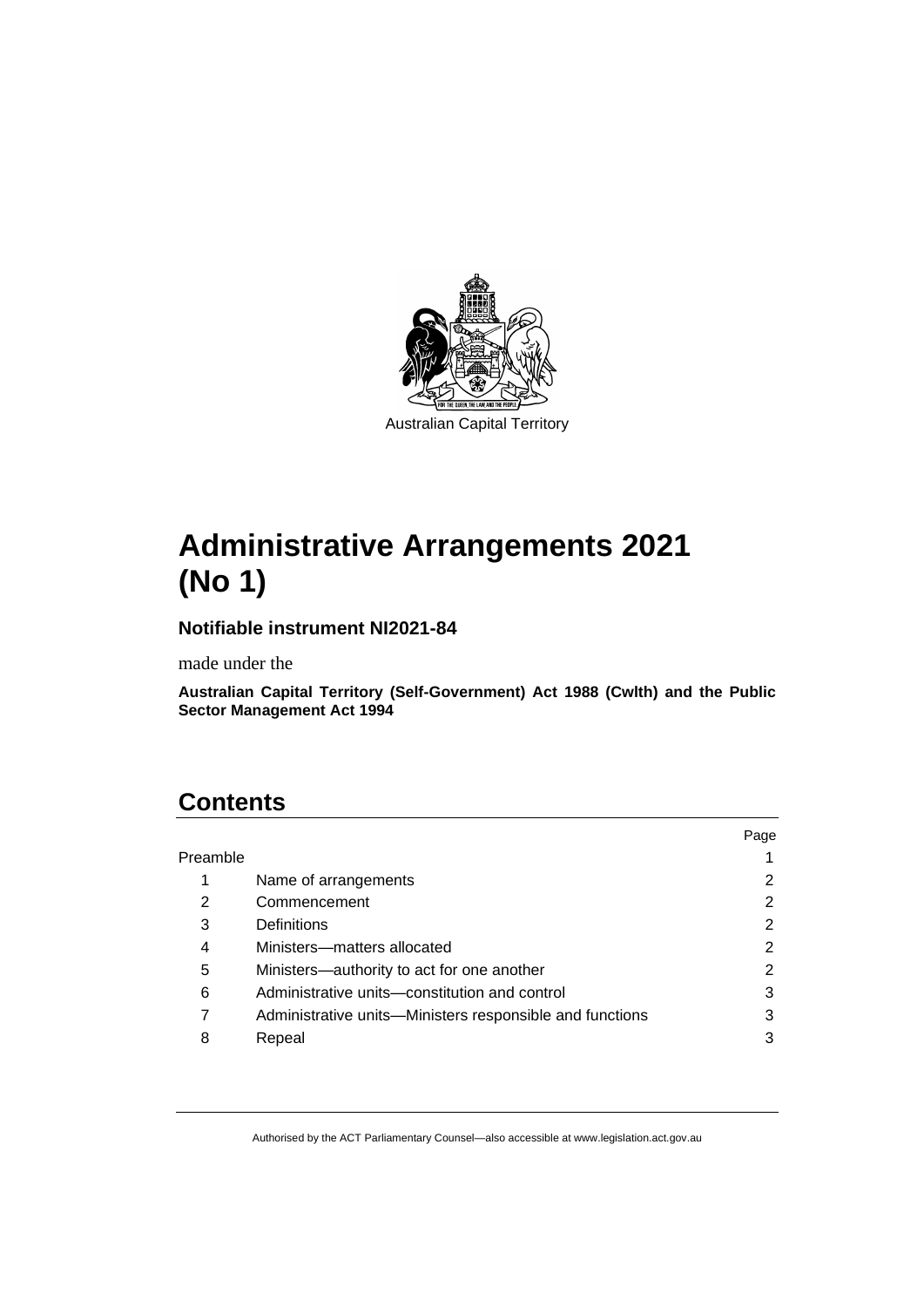| Contents |
|----------|
|----------|

|                   |                                                                                | Page |
|-------------------|--------------------------------------------------------------------------------|------|
| <b>Schedule 1</b> | Ministers, administrative units and functions                                  | 4    |
| <b>Schedule 2</b> | <b>Enactments</b>                                                              | 17   |
| <b>Part 2.1</b>   | <b>Chief Minister, Treasury and Economic Development</b><br><b>Directorate</b> | 17   |
| <b>Part 2.2</b>   | <b>ACT Health Directorate</b>                                                  | 21   |
| <b>Part 2.3</b>   | <b>Canberra Health Services</b>                                                | 22   |
| <b>Part 2.4</b>   | <b>Education Directorate</b>                                                   | 23   |
| <b>Part 2.5</b>   | <b>Justice and Community Safety Directorate</b>                                | 24   |
| <b>Part 2.6</b>   | <b>Environment, Planning and Sustainable Development</b><br><b>Directorate</b> | 30   |
| <b>Part 2.7</b>   | <b>Community Services Directorate</b>                                          | 33   |
| <b>Part 2.8</b>   | <b>Transport Canberra and City Services Directorate</b>                        | 35   |

contents 2 Administrative Arrangements 2021 (No 1) NI2021-84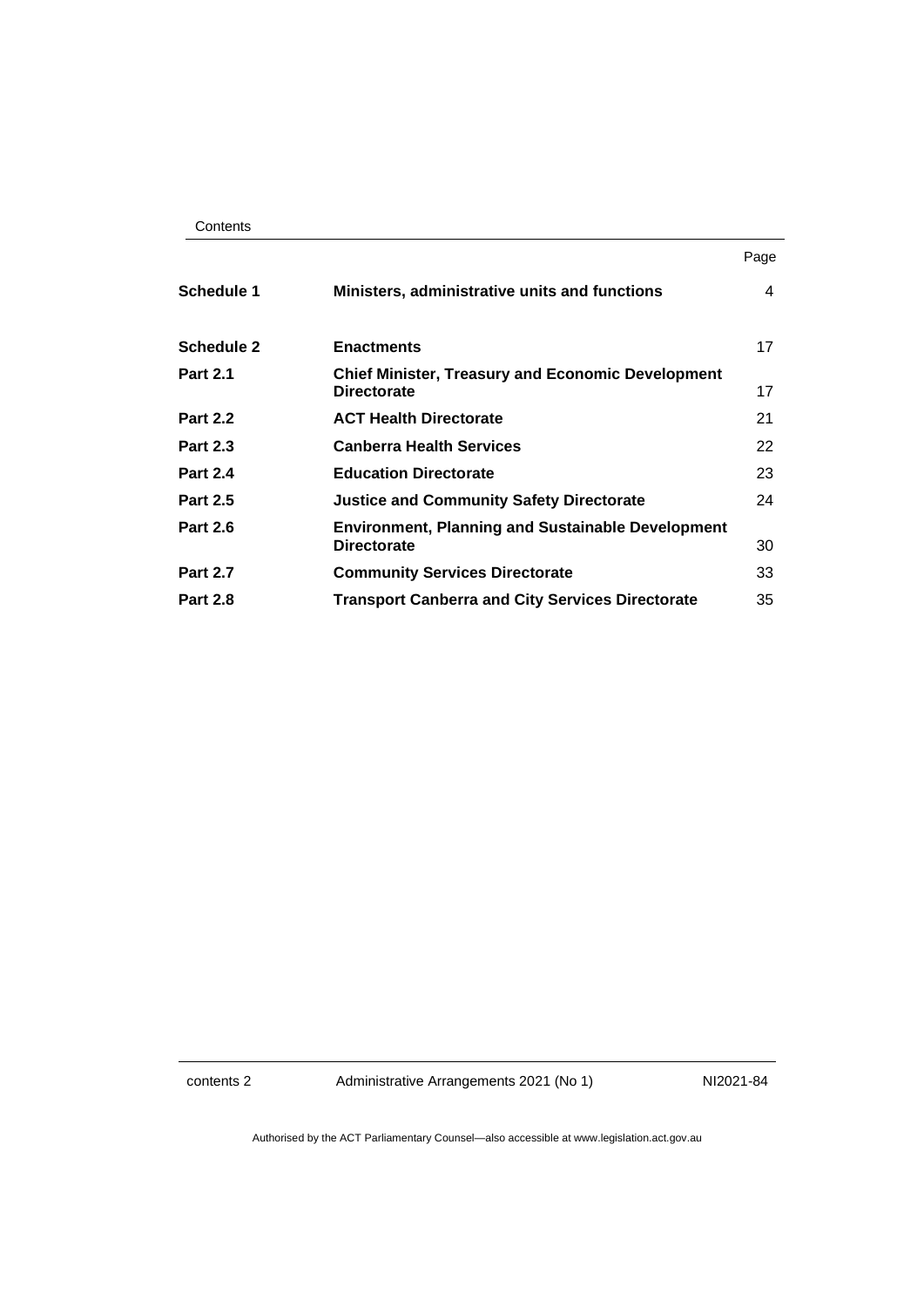#### <span id="page-4-0"></span>**Preamble**

These arrangements reflect the ACT government's commitment to the following priorities:

- health and education investment
- suburban renewal and better transport
- economic growth and diversification
- enhancing liveability and social inclusion.

#### **Strengthening governance and promoting opportunity**

Chief Minister, Treasury and Economic Development

#### **Supporting our community**

ACT Health Canberra Health Services Community Services Education Justice and Community Safety

#### **Enhancing our city**

Environment, Planning and Sustainable Development Transport Canberra and City Services Justice and Community Safety

NI2021-84 Administrative Arrangements 2021 (No 1) page 1

*Note* To support the priorities, ACT Government directorates are clustered as follows: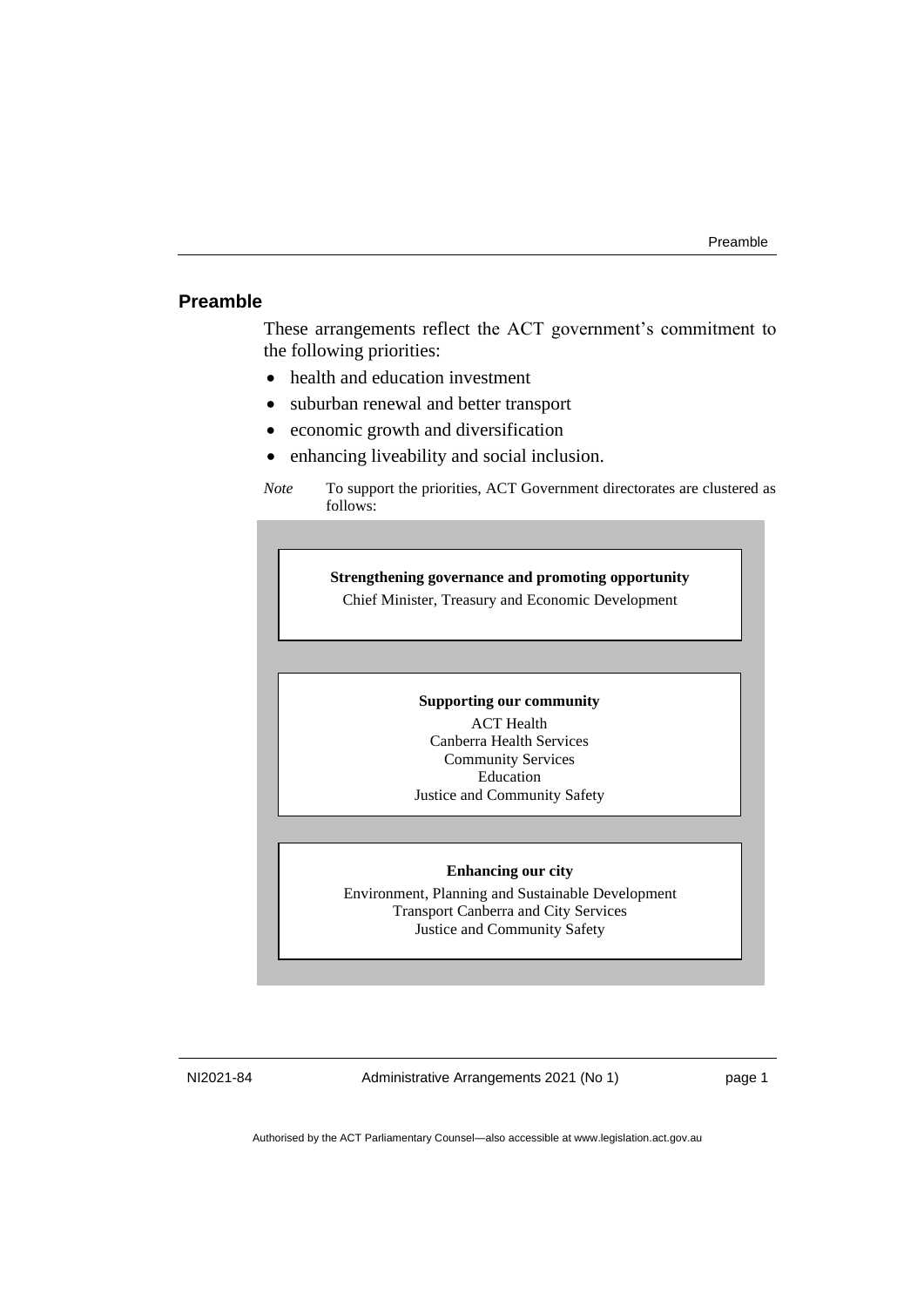#### <span id="page-5-0"></span>**1 Name of arrangements**

These arrangements are the *Administrative Arrangements 2021 (No 1)*.

#### <span id="page-5-1"></span>**2 Commencement**

These arrangements commence on the day after their notification day.

#### <span id="page-5-2"></span>**3 Definitions**

In these arrangements:

*Public Sector Management Act* means the *Public Sector Management Act 1994*.

*Self-Government Act* means the *Australian Capital Territory (Self-Government) Act 1988* (Cwlth).

#### <span id="page-5-3"></span>**4 Ministers—matters allocated**

For the Self-Government Act, section 43 (1), a Minister mentioned in schedule 1, column 1 is allocated responsibility for the following matters relating to the powers of the Executive:

- (a) governing the Territory in relation to the matters mentioned in schedule 1, column 2 opposite the reference to the Minister;
- (b) executing and maintaining the Territory enactments mentioned in schedule 2 under the reference to the Minister;
- (c) exercising the powers of the Executive under the Commonwealth laws mentioned in schedule 2 under the reference to the Minister;
- (d) exercising prerogatives of the Crown for the matters mentioned in paragraphs (a), (b) and (c).

#### <span id="page-5-4"></span>**5 Ministers—authority to act for one another**

(1) For the Self-Government Act, section 43 (2), any Minister is authorised to act on the Chief Minister's behalf or on behalf of another Minister.

page 2 Administrative Arrangements 2021 (No 1) NI2021-84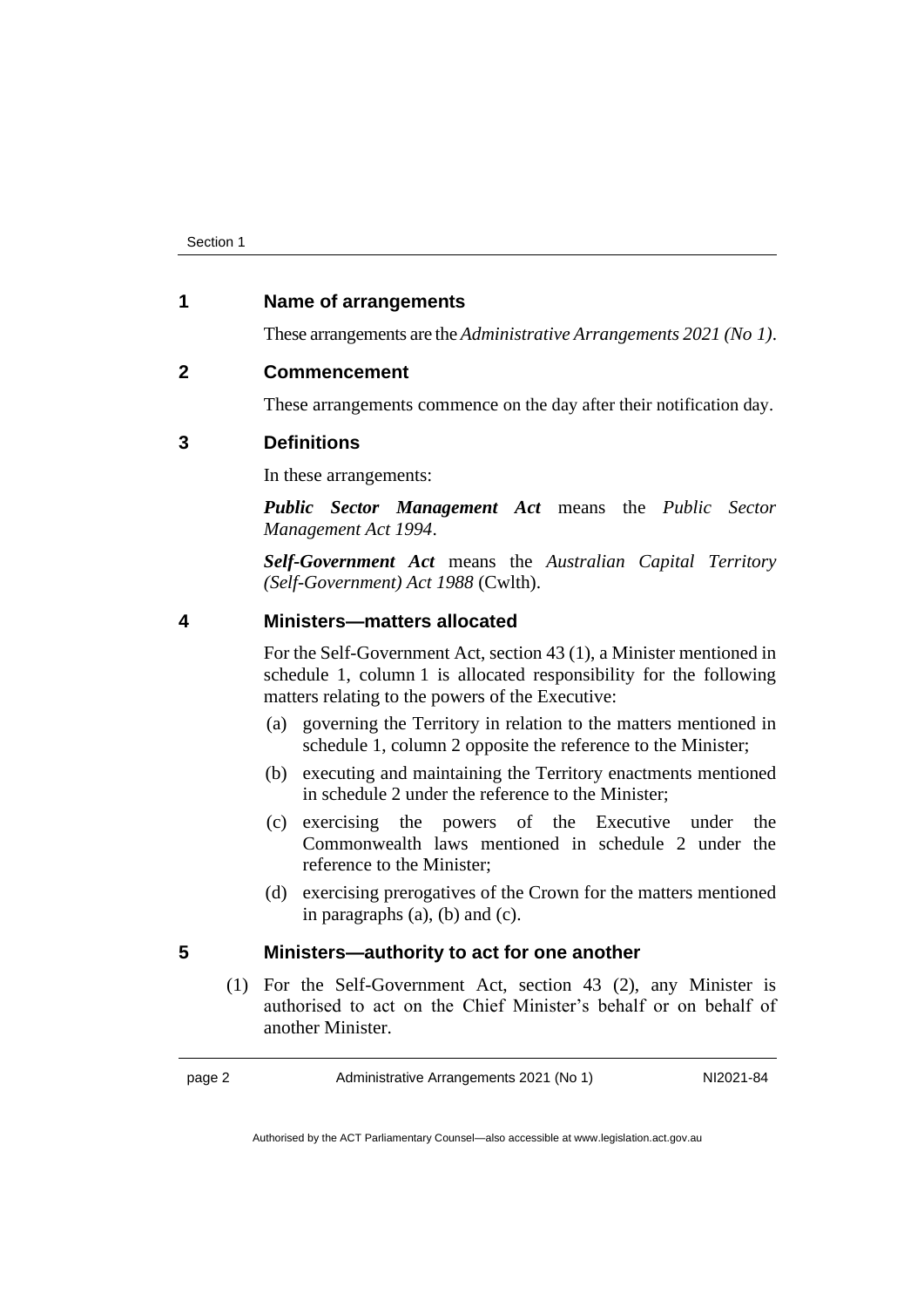(2) Subsection (1) is subject to the Legislation Act, section 41 (Making of certain statutory instruments by Executive).

#### <span id="page-6-0"></span>**6 Administrative units—constitution and control**

For the Public Sector Management Act, section 13, the administrative units mentioned in schedule 1, column 3 are established.

*Note Establish* includes constitute and continue in existence (see Legislation Act, dict, pt 1).

#### <span id="page-6-1"></span>**7 Administrative units—Ministers responsible and functions**

For the Public Sector Management Act, section 14—

- (a) a Minister mentioned in schedule 1, column 1 is allocated responsibility for the administrative unit or units mentioned in column 3 opposite the reference to the Minister; and
- (b) an administrative unit mentioned in schedule 1, column 3 is allocated responsibility for—
	- (i) the matters mentioned in column 2 opposite the reference to the unit; and
	- (ii) the prerogatives of the Crown for the matters mentioned in subparagraph (i); and
- (c) an administrative unit mentioned in schedule 2 is allocated responsibility for—
	- (i) the Territory enactments mentioned in schedule 2 under the reference to the unit; and
	- (ii) powers of the Executive under Commonwealth laws mentioned in schedule 2 under the reference to the unit.

#### <span id="page-6-2"></span>**8 Repeal**

The *Administrative Arrangements 2020 (No 3)* (NI2020-707) are repealed.

NI2021-84 Administrative Arrangements 2021 (No 1) page 3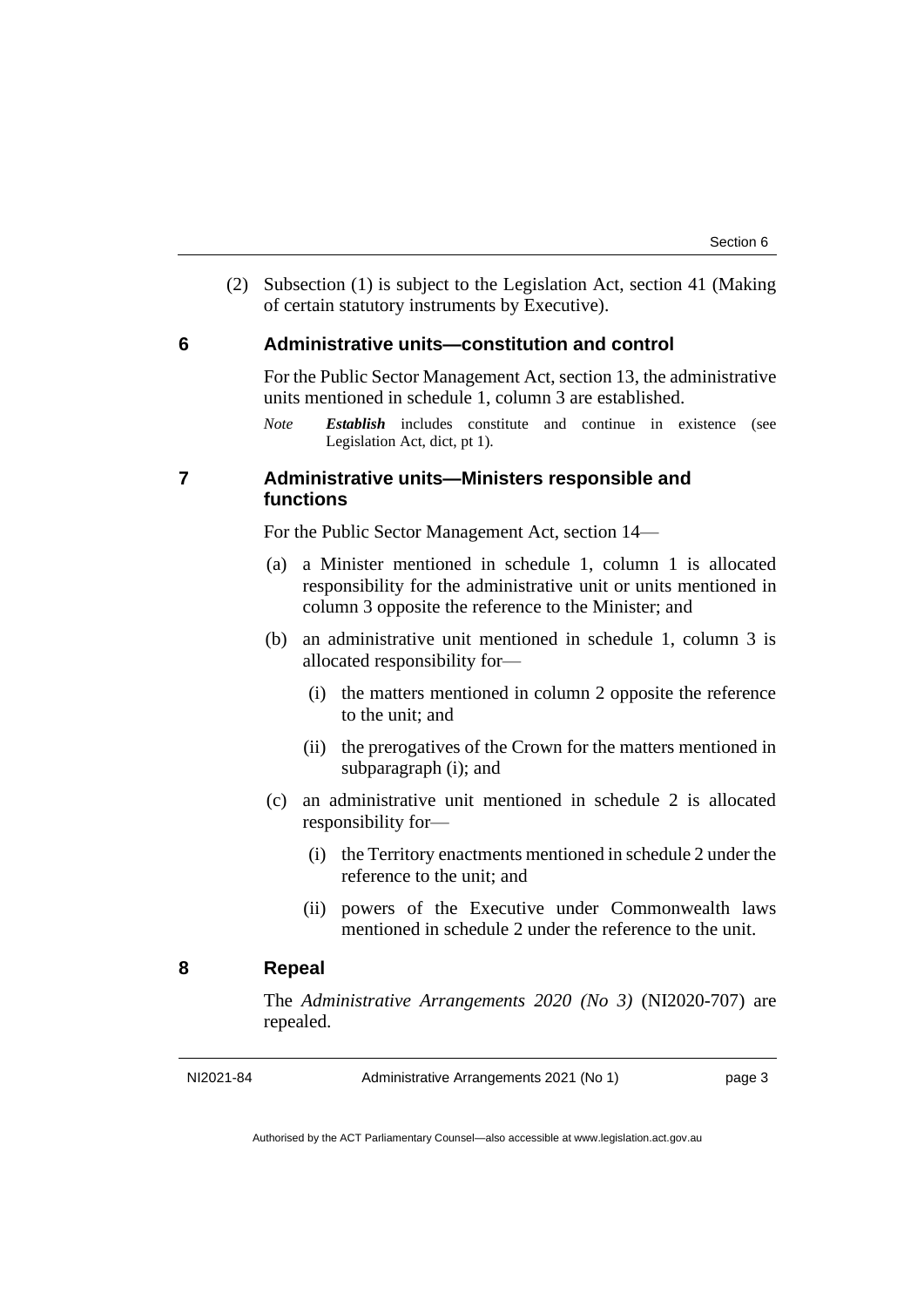### <span id="page-7-0"></span>**Schedule 1 Ministers, administrative units and functions**

(see ss 4-7)

| column 1                        | column <sub>2</sub>                                                                                                                                                                                                                                                                                                                                                                                                                                                                                                                                                                                                                                                                                                                                                                                            | column 3                                                                  |
|---------------------------------|----------------------------------------------------------------------------------------------------------------------------------------------------------------------------------------------------------------------------------------------------------------------------------------------------------------------------------------------------------------------------------------------------------------------------------------------------------------------------------------------------------------------------------------------------------------------------------------------------------------------------------------------------------------------------------------------------------------------------------------------------------------------------------------------------------------|---------------------------------------------------------------------------|
| <b>Minister</b>                 | matters                                                                                                                                                                                                                                                                                                                                                                                                                                                                                                                                                                                                                                                                                                                                                                                                        | administrative unit                                                       |
| <b>Chief</b><br><b>Minister</b> | <b>ACT Public Service</b><br>Chief Minister's Charitable Fund and philanthropy<br>encouragement<br><b>Commissioner for International Engagement</b><br>(including sister city agreements, local diplomatic<br>and consular liaison, inbound and outbound trade<br>mission delivery, trade and export growth)<br>Communication and community engagement<br>Diversity and equal opportunity<br><b>Enterprise Bargaining</b><br>Government strategy and policy<br>Integrity policy<br>Intergovernmental relations and engagement with<br>capital cities and the Canberra Region<br>LGBTIQ+ affairs, policy and services<br>National Cabinet and the National Federation<br>Reform Council<br><b>National Security</b><br>Social inclusion and equality policy<br><b>Support to Cabinet</b><br>Wellbeing framework | Chief Minister,<br>Treasury and<br>Economic<br>Development<br>Directorate |
|                                 | <b>City Renewal Authority</b><br>Suburban Land Agency (as it relates to declared<br>urban renewal sites)                                                                                                                                                                                                                                                                                                                                                                                                                                                                                                                                                                                                                                                                                                       | Environment,<br>Planning and<br>Sustainable<br>Development<br>Directorate |

page 4 Administrative Arrangements 2021 (No 1) NI2021-84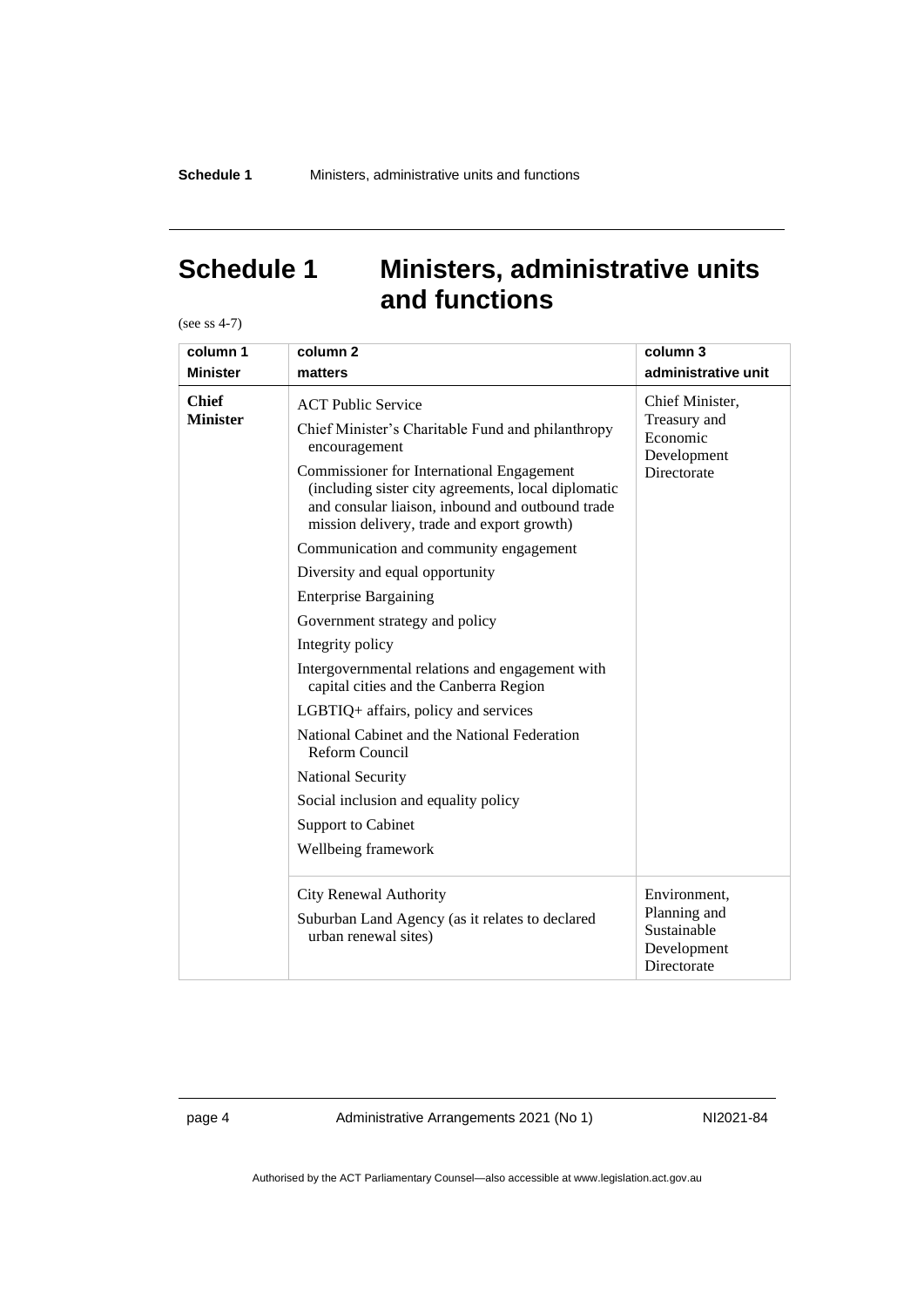#### Ministers, administrative units and functions **Schedule 1**

| column 1<br><b>Minister</b>                            | column <sub>2</sub><br>matters                                                                                                                                                                                                                                                                                                                                                                                                                                                                                        | column 3<br>administrative unit                                           |
|--------------------------------------------------------|-----------------------------------------------------------------------------------------------------------------------------------------------------------------------------------------------------------------------------------------------------------------------------------------------------------------------------------------------------------------------------------------------------------------------------------------------------------------------------------------------------------------------|---------------------------------------------------------------------------|
| <b>Treasurer</b>                                       | Borrowing, funds management and infrastructure<br>finance<br>Budget process and financial reporting<br>Concessions<br>Directions relating to authorisation thresholds for<br>land acquisition by the City Renewal Authority or<br>Suburban Land Agency<br>Fiscal and economic strategy and policy<br>Government business enterprises<br>Infrastructure policy frameworks and coordination<br>of infrastructure planning<br>Revenue Office, including administration of rental<br>bonds<br>Taxation and revenue policy | Chief Minister,<br>Treasury and<br>Economic<br>Development<br>Directorate |
|                                                        | Chief engineer<br>Delivery of physical capital works projects in<br>coordination with government agencies<br>Direct delivery of designated major capital works<br>projects                                                                                                                                                                                                                                                                                                                                            | <b>Major Projects</b><br>Canberra                                         |
| <b>Minister for</b><br><b>Climate</b><br><b>Action</b> | <b>Big Canberra Battery</b><br>Climate Action (Coordinator-General)<br>Climate change adaptation and resilience<br>Sustainable household package                                                                                                                                                                                                                                                                                                                                                                      | Chief Minister,<br>Treasury and<br>Economic<br>Development<br>Directorate |

NI2021-84 Administrative Arrangements 2021 (No 1) page 5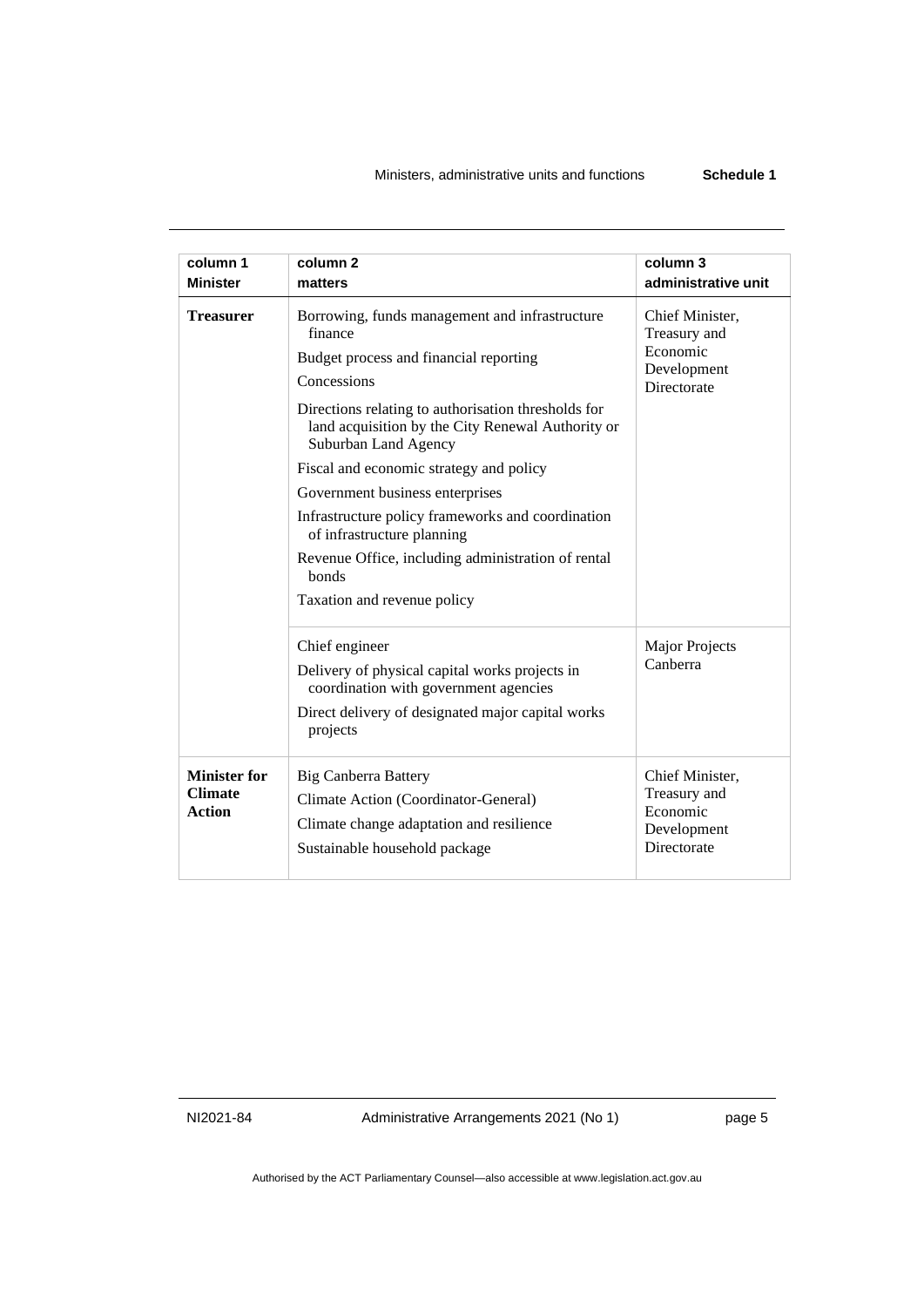#### **Schedule 1** Ministers, administrative units and functions

| column 1                                                                      | column <sub>2</sub>                                                                                                                                                                                                                                                                                                                                                                                                                                                                                                                                                                                                                                                                                          | column 3                                                                  |
|-------------------------------------------------------------------------------|--------------------------------------------------------------------------------------------------------------------------------------------------------------------------------------------------------------------------------------------------------------------------------------------------------------------------------------------------------------------------------------------------------------------------------------------------------------------------------------------------------------------------------------------------------------------------------------------------------------------------------------------------------------------------------------------------------------|---------------------------------------------------------------------------|
| <b>Minister</b>                                                               | matters                                                                                                                                                                                                                                                                                                                                                                                                                                                                                                                                                                                                                                                                                                      | administrative unit                                                       |
| <b>Minister for</b><br><b>Economic</b><br><b>Development</b>                  | <b>Brand Canberra</b><br>Canberra Economic Recovery Advisory Group<br>Elite sporting performance and venue agreements<br>Event attraction<br>Future Jobs Fund (and Priority Investment Fund)<br>Implementation and delivery of economic objectives<br>and economic recovery<br>Innovation policy and CBR Innovation Network<br>International education (including Study Canberra)<br>Investment facilitation and attraction<br>Jobs for Canberrans<br>Renewable energy industry development strategy<br>Special Events Fund<br>Strategic infrastructure projects (including Academy<br>of Interactive Entertainment, UNSW, and Venues<br>Canberra infrastructure upgrades)<br>University and research policy | Chief Minister,<br>Treasury and<br>Economic<br>Development<br>Directorate |
| <b>Minister for</b><br><b>Tourism</b>                                         | Aviation industry development<br>Major events (Floriade, Enlighten, Innovation<br>Festival)<br>Tourism policy<br>Visit Canberra                                                                                                                                                                                                                                                                                                                                                                                                                                                                                                                                                                              | Chief Minister,<br>Treasury and<br>Economic<br>Development<br>Directorate |
| <b>Minister for</b><br><b>Early</b><br><b>Childhood</b><br><b>Development</b> | Early childhood development and education<br>(including early childhood education and care<br>regulated services; preschool programs; and Koori<br>preschool programs)                                                                                                                                                                                                                                                                                                                                                                                                                                                                                                                                       | <b>Education Directorate</b>                                              |
|                                                                               | Child and Family Centres<br>Child development service<br>Childhood early intervention and development<br>policy<br>Childhood early intervention and development<br>services                                                                                                                                                                                                                                                                                                                                                                                                                                                                                                                                  | <b>Community Services</b><br>Directorate                                  |

page 6 Administrative Arrangements 2021 (No 1) NI2021-84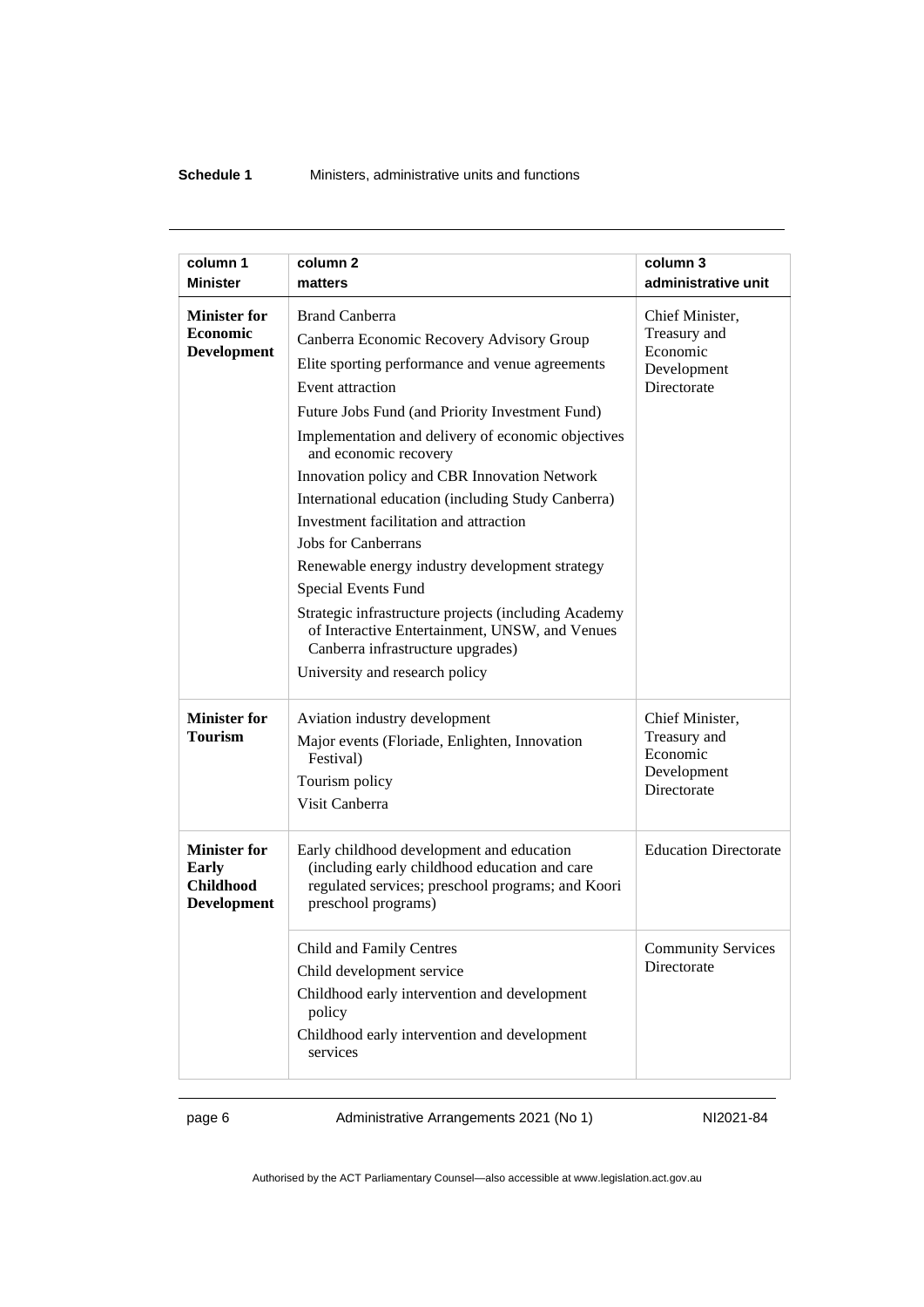| column 1<br><b>Minister</b>                                                           | column <sub>2</sub><br>matters                                                                                                                                                                          | column 3<br>administrative unit                                           |
|---------------------------------------------------------------------------------------|---------------------------------------------------------------------------------------------------------------------------------------------------------------------------------------------------------|---------------------------------------------------------------------------|
| <b>Minister for</b><br><b>Education</b><br>and Youth<br><b>Affairs</b>                | Board of Senior Secondary Studies<br>Government and non-government schools<br>Home education<br>Schools education<br><b>Teacher Quality Institute</b>                                                   | <b>Education Directorate</b>                                              |
|                                                                                       | Youth Advisory Council<br>Youth affairs policy<br>Youth InterACT engagement, scholarships, and<br>grants                                                                                                | <b>Community Services</b><br>Directorate                                  |
| <b>Minister for</b><br><b>Housing and</b><br><b>Suburban</b><br><b>Development</b>    | Homelessness policy<br>Housing assistance policy<br>Housing sector regulation<br>Public housing asset management<br>Public housing growth and renewal program<br>Social and affordable housing delivery | <b>Community Services</b><br>Directorate                                  |
|                                                                                       | Housing strategy and policy<br>Suburban land development<br>Suburban Land Agency (with the exception of those<br>matters assigned to the Chief Minister)                                                | Environment,<br>Planning and<br>Sustainable<br>Development<br>Directorate |
| <b>Minister for</b><br>Women                                                          | Women's affairs policy and services                                                                                                                                                                     | <b>Community Services</b><br>Directorate                                  |
| <b>Minister for</b><br>the Prevention<br>of Domestic<br>and Family<br><b>Violence</b> | Family Safety (Coordinator-General)<br>Domestic Violence Agencies                                                                                                                                       | <b>Community Services</b><br>Directorate                                  |

NI2021-84 Administrative Arrangements 2021 (No 1) page 7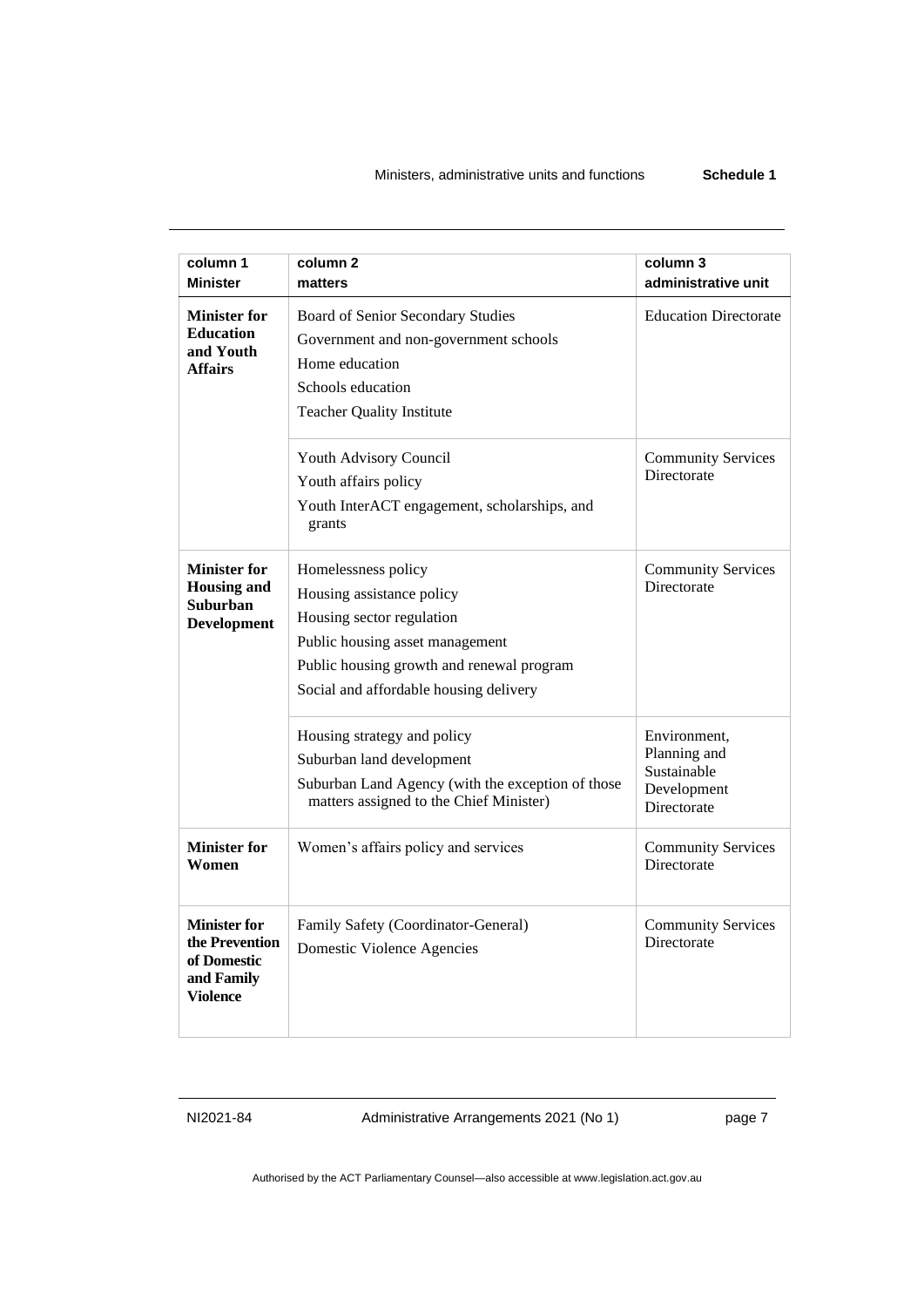#### **Schedule 1** Ministers, administrative units and functions

| column 1                                                                                                                                                                                                                                                                                                                                    | column <sub>2</sub>                                                                                                                                                                                                                                                                                                  | column 3                                                                  |
|---------------------------------------------------------------------------------------------------------------------------------------------------------------------------------------------------------------------------------------------------------------------------------------------------------------------------------------------|----------------------------------------------------------------------------------------------------------------------------------------------------------------------------------------------------------------------------------------------------------------------------------------------------------------------|---------------------------------------------------------------------------|
| <b>Minister</b>                                                                                                                                                                                                                                                                                                                             | matters                                                                                                                                                                                                                                                                                                              | administrative unit                                                       |
| <b>Minister for</b><br>Sport and<br><b>Recreation</b>                                                                                                                                                                                                                                                                                       | Aquatic facilities management<br>Community sports infrastructure<br>Sport and recreation                                                                                                                                                                                                                             | Chief Minister,<br>Treasury and<br>Economic<br>Development<br>Directorate |
|                                                                                                                                                                                                                                                                                                                                             | Sports ground management                                                                                                                                                                                                                                                                                             | <b>Transport Canberra</b><br>and City Services<br>Directorate             |
| <b>Minister for</b><br><b>Planning and</b><br>Land<br><b>Management</b>                                                                                                                                                                                                                                                                     | Government architect<br>Land release policy (including the land release<br>program)<br>Parks and Conservation<br>Planning and development<br>Planning and development enforcement policy<br>Site identification and facilitation for major land and<br>property projects<br>Strategic land use<br>Survey and leasing | Environment,<br>Planning and<br>Sustainable<br>Development<br>Directorate |
|                                                                                                                                                                                                                                                                                                                                             | Access Canberra (only in relation to planning,<br>development, land and lease regulation)<br>Planning, development, land and lease regulation*                                                                                                                                                                       | Chief Minister,<br>Treasury and<br>Economic<br>Development<br>Directorate |
| * this is a matter relating to Access Canberra (see Public Sector Management Act 1994, s 21 (8),<br>def relevant matter, par (b)). The Minister for Planning and Land Management is the responsible<br>minister for Access Canberra for this relevant matter (see Public Sector Management Act 1994, s 21 (8),<br>def responsible minister) |                                                                                                                                                                                                                                                                                                                      |                                                                           |
| <b>Minister for</b><br><b>Police and</b><br><b>Emergency</b><br><b>Services</b>                                                                                                                                                                                                                                                             | Bushfire and other natural disaster resilience and<br>response<br>Emergency management and the Emergency<br>Services Agency (ACT Fire and Rescue, ACT<br>Ambulance Service, State Emergency Service,<br>Rural Fire Service)<br>Policing policy and ACT Policing                                                      | Justice and<br><b>Community Safety</b><br>Directorate                     |

page 8 Administrative Arrangements 2021 (No 1) NI2021-84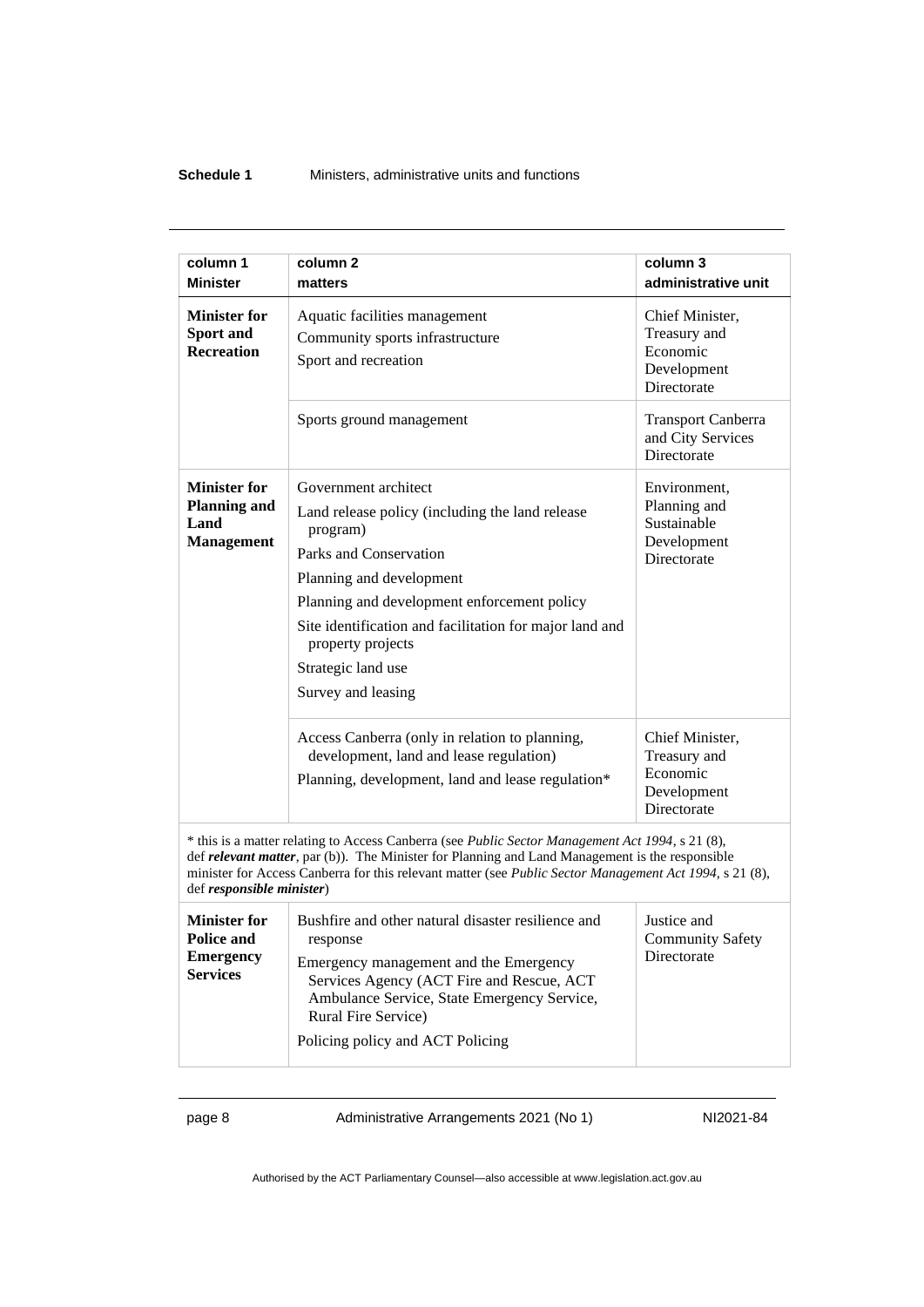| column 1                                                                                       | column <sub>2</sub>                                                                                                                                                                                                                                                                                                                                                                                                                                            | column 3                                                                  |
|------------------------------------------------------------------------------------------------|----------------------------------------------------------------------------------------------------------------------------------------------------------------------------------------------------------------------------------------------------------------------------------------------------------------------------------------------------------------------------------------------------------------------------------------------------------------|---------------------------------------------------------------------------|
| <b>Minister</b>                                                                                | matters                                                                                                                                                                                                                                                                                                                                                                                                                                                        | administrative unit                                                       |
| <b>Minister for</b><br><b>Corrections</b>                                                      | Corrective services                                                                                                                                                                                                                                                                                                                                                                                                                                            | Justice and<br><b>Community Safety</b><br>Directorate                     |
| <b>Minister for</b><br><b>Industrial</b><br><b>Relations and</b><br>Workplace<br><b>Safety</b> | <b>ACT Public Sector Workers Compensation</b><br>(including self-insurance)<br>Private sector industrial relations and workers<br>compensation<br>Secure local jobs code<br>Work health and safety policy<br>Work health and safety regulation (including the<br>Office of the Work Health and Safety<br>Commissioner)                                                                                                                                         | Chief Minister,<br>Treasury and<br>Economic<br>Development<br>Directorate |
| Attorney-<br><b>General</b>                                                                    | Administration of justice<br>Civil and criminal law<br>Justice reinvestment<br>Policy relating to incorporation of associations<br>Policy relating to liquor<br>Policy relating to sex work<br>Policy relating to security<br>Policy relating to the registration of deeds and<br>charitable collections<br>Policy relating to the registration of land titles and<br>tenancies<br>Reducing recidivism<br>Restorative justice<br>Sentence Administration Board | Justice and<br><b>Community Safety</b><br>Directorate                     |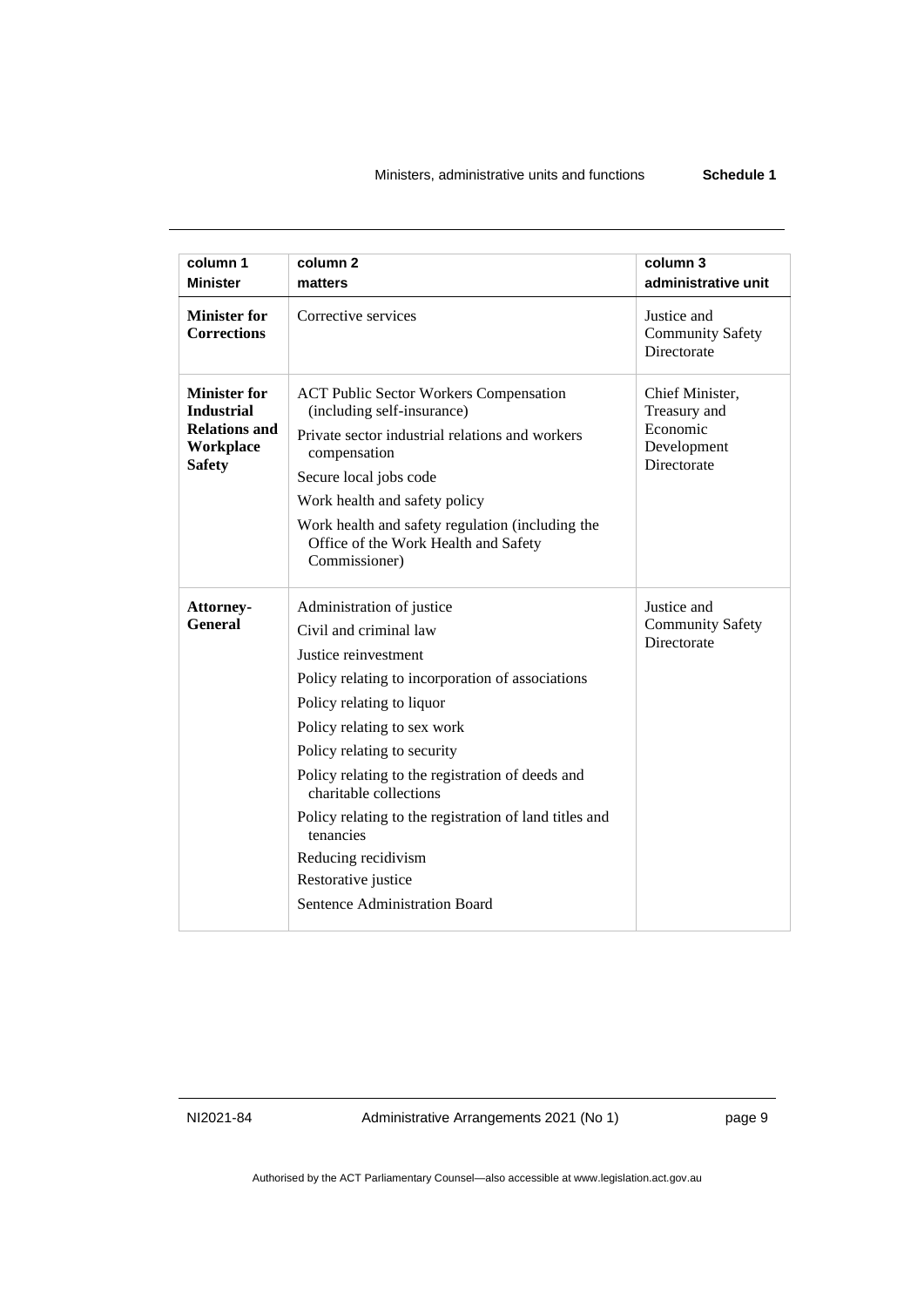#### **Schedule 1** Ministers, administrative units and functions

| column 1                                                                                   | column <sub>2</sub>                                                                                                                                                                                                                                                                                                                                 | column 3                                                                  |
|--------------------------------------------------------------------------------------------|-----------------------------------------------------------------------------------------------------------------------------------------------------------------------------------------------------------------------------------------------------------------------------------------------------------------------------------------------------|---------------------------------------------------------------------------|
| <b>Minister</b>                                                                            | matters                                                                                                                                                                                                                                                                                                                                             | administrative unit                                                       |
| <b>Minister for</b><br><b>Consumer</b><br><b>Affairs</b>                                   | Fair trading policy relating to Australian consumer<br>law, fuel prices and licensing motor vehicle<br>repairers<br>Policy relating to retirement villages, egg labelling,<br>sale of goods and uncollected goods<br>Policy relating to the licensing of agents, hawkers,<br>pawnbrokers, motor vehicle dealers, second-hand<br>dealers and x-films | Justice and<br><b>Community Safety</b><br>Directorate                     |
| <b>Minister for</b><br>Water.<br><b>Energy and</b><br><b>Emissions</b><br><b>Reduction</b> | Climate change policy<br>Energy policy and energy efficiency programs<br>(including zero emissions vehicle policy)<br>Sustainability of government services and assets<br>Water efficiency programs<br>Water policy                                                                                                                                 | Environment,<br>Planning and<br>Sustainable<br>Development<br>Directorate |
| <b>Minister for</b><br>Gaming                                                              | Gaming policy                                                                                                                                                                                                                                                                                                                                       | Justice and<br><b>Community Safety</b><br>Directorate                     |
|                                                                                            | Club buildings energy efficiency fund                                                                                                                                                                                                                                                                                                               | Environment<br>Planning and<br>Sustainable<br>Development<br>Directorate  |

page 10 Administrative Arrangements 2021 (No 1) NI2021-84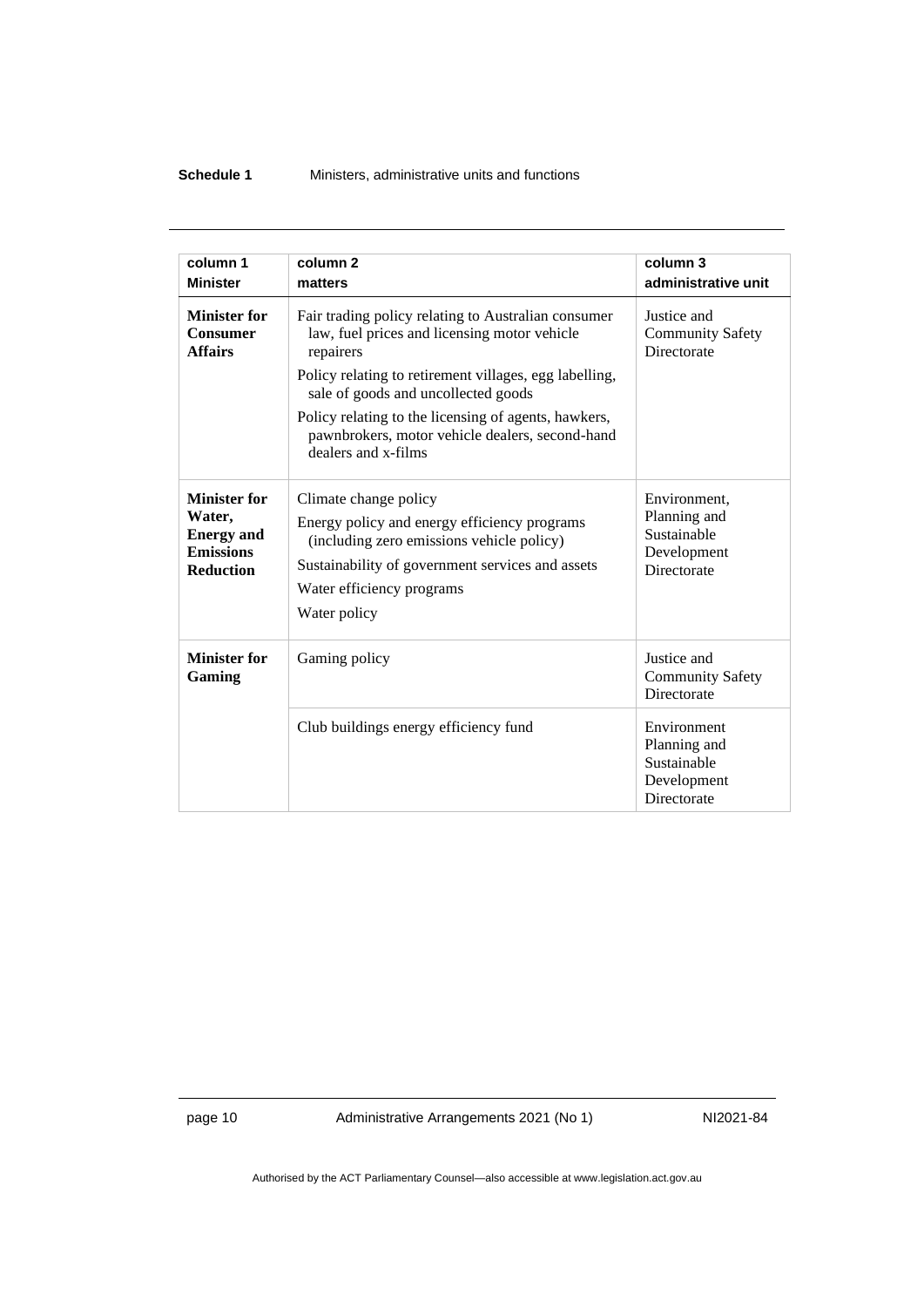| column 1<br><b>Minister</b>                | column 2<br>matters                                                | column 3<br>administrative unit          |
|--------------------------------------------|--------------------------------------------------------------------|------------------------------------------|
| <b>Minister for</b>                        | Acute health policy                                                | <b>ACT</b> Health                        |
| <b>Health</b>                              | Aged care and rehabilitation policy                                | Directorate                              |
|                                            | Cancer policy                                                      |                                          |
|                                            | Child health development                                           |                                          |
|                                            | Commissioning health services                                      |                                          |
|                                            | Community health policy and programs (excluding<br>justice health) |                                          |
|                                            | Digital health                                                     |                                          |
|                                            | Drug and alcohol policy                                            |                                          |
|                                            | Health protection                                                  |                                          |
|                                            | Health system policy, planning and performance<br>monitoring       |                                          |
|                                            | Local hospital network arrangements                                |                                          |
|                                            | Medical and health research policy and programs                    |                                          |
|                                            | Population health                                                  |                                          |
|                                            | Regulation of health services                                      |                                          |
|                                            | Health services and facilities operated by the ACT<br>Government   | Canberra Health<br>Services              |
|                                            | Delivery of the Canberra Hospital Expansion                        | Major Projects<br>Canberra               |
| <b>Minister for</b><br><b>Families and</b> | Children and young people protection policy and<br>services        | <b>Community Services</b><br>Directorate |
| <b>Community</b><br><b>Services</b>        | Children, youth and family policy and support<br>services          |                                          |
|                                            | Community sector policy and services                               |                                          |
|                                            | Community sector reform                                            |                                          |
|                                            | Safe and Connected Youth                                           |                                          |
|                                            |                                                                    |                                          |

NI2021-84 Administrative Arrangements 2021 (No 1) page 11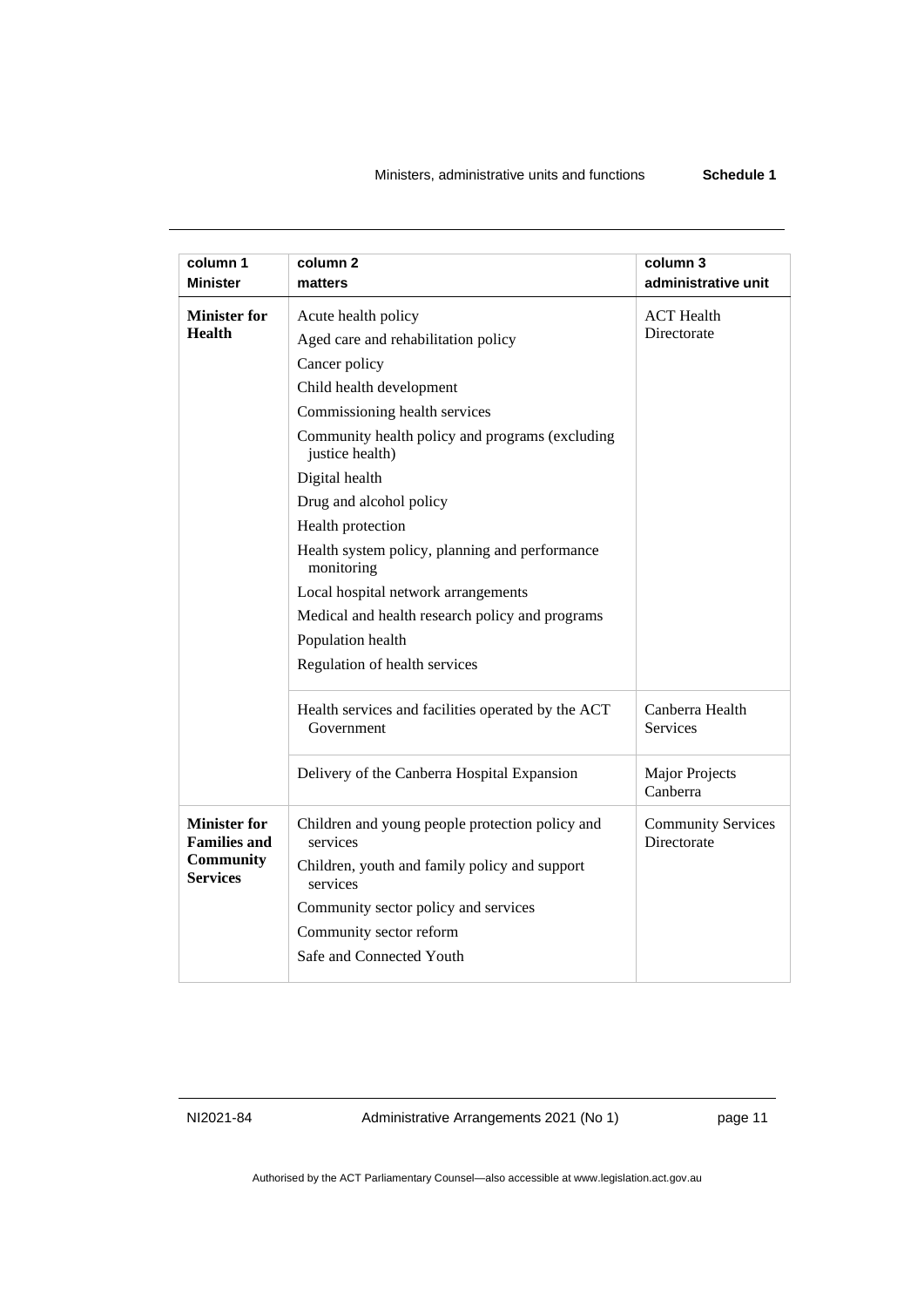#### **Schedule 1** Ministers, administrative units and functions

| column 1                                                                                                     | column 2                                                                                                                                                                                                                                                                                                                                                                                                                                                                           | column 3                                                                  |
|--------------------------------------------------------------------------------------------------------------|------------------------------------------------------------------------------------------------------------------------------------------------------------------------------------------------------------------------------------------------------------------------------------------------------------------------------------------------------------------------------------------------------------------------------------------------------------------------------------|---------------------------------------------------------------------------|
| <b>Minister</b>                                                                                              | matters                                                                                                                                                                                                                                                                                                                                                                                                                                                                            | administrative unit                                                       |
| <b>Minister for</b><br><b>Aboriginal</b><br>and Torres<br><b>Strait</b><br><b>Islander</b><br><b>Affairs</b> | Aboriginal and Torres Strait Islander affairs policy<br>and services<br>Aboriginal and Torres Strait Islander Elected Body<br>secretariat                                                                                                                                                                                                                                                                                                                                          | <b>Community Services</b><br>Directorate                                  |
| <b>Minister for</b><br><b>Transport</b><br>and City<br><b>Services</b>                                       | Active travel (including road crossing supervision)<br>Autonomous vehicle policy<br>Community transport<br>Footpaths<br>Mowing and verge maintenance<br>Municipal services<br>Neighbourhood democracy projects<br>Parking policy<br>Policy relating to transport regulation and safety<br>Public space amenity<br>Recycling and waste policy (including clinical waste<br>policy)<br>Roads and bridges<br>Stormwater<br><b>Transport Canberra</b><br>Transport planning and reform | <b>Transport Canberra</b><br>and City Services<br>Directorate             |
|                                                                                                              | Delivery of the City to Woden light rail project and<br>finalisation of the Gungahlin to the City light rail<br>project                                                                                                                                                                                                                                                                                                                                                            | <b>Major Projects</b><br>Canberra                                         |
| <b>Minister for</b><br>Skills                                                                                | Canberra Institute of Technology<br>Skilled migration<br><b>State Training Authority</b><br>Vocational education and training                                                                                                                                                                                                                                                                                                                                                      | Chief Minister,<br>Treasury and<br>Economic<br>Development<br>Directorate |
|                                                                                                              | Delivery of the Canberra Institute of Technology<br>campus redevelopment                                                                                                                                                                                                                                                                                                                                                                                                           | <b>Major Projects</b><br>Canberra                                         |

page 12 Administrative Arrangements 2021 (No 1) NI2021-84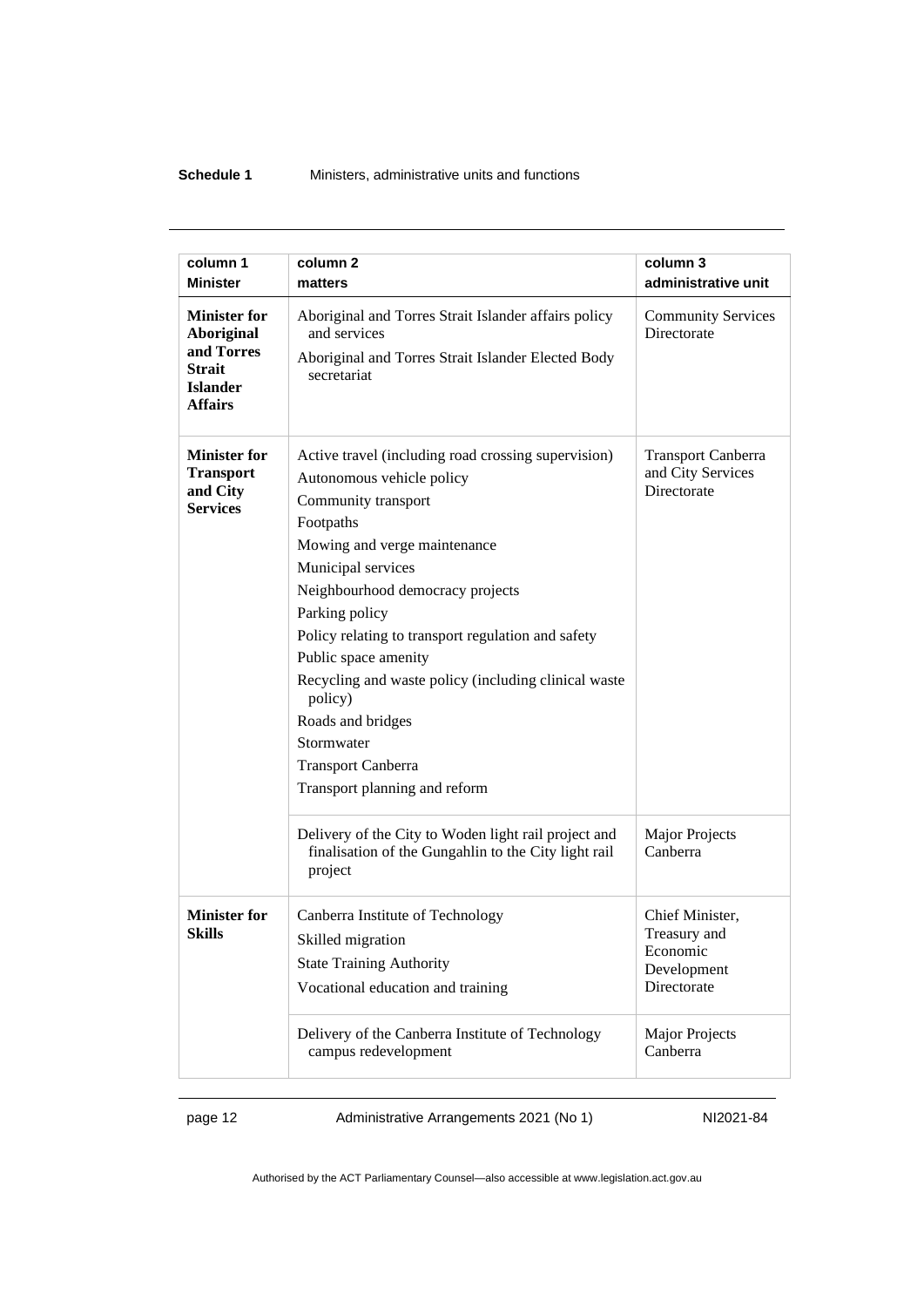#### Ministers, administrative units and functions **Schedule 1**

| column 1<br><b>Minister</b>                                                      | column <sub>2</sub><br>matters                                                                                                                                                                                                                                                                                                                                                                                                                                                                                                                                                          | column 3<br>administrative unit                                           |
|----------------------------------------------------------------------------------|-----------------------------------------------------------------------------------------------------------------------------------------------------------------------------------------------------------------------------------------------------------------------------------------------------------------------------------------------------------------------------------------------------------------------------------------------------------------------------------------------------------------------------------------------------------------------------------------|---------------------------------------------------------------------------|
|                                                                                  |                                                                                                                                                                                                                                                                                                                                                                                                                                                                                                                                                                                         |                                                                           |
| <b>Special</b><br><b>Minister of</b><br><b>State</b>                             | Access to government information<br><b>ACT</b> Insurance Authority<br>Audit policy<br>Chief Digital Officer, Digital and Data Strategy,<br>including Cyber security<br>Community facilities charging policy<br>Community facilities property services<br>Government accommodation and property services<br>(including facility management and operations for<br>Venues Canberra)<br>Insurance policy (including Motor Accident Injury<br>Insurance and lifetime care and support scheme)<br>Procurement<br>Shared services, including transactional services and<br><b>ICT</b> services | Chief Minister,<br>Treasury and<br>Economic<br>Development<br>Directorate |
|                                                                                  | Electoral policy<br>Racing policy                                                                                                                                                                                                                                                                                                                                                                                                                                                                                                                                                       | Justice and<br><b>Community Safety</b><br>Directorate                     |
| <b>Assistant</b><br><b>Minister for</b><br><b>Economic</b><br><b>Development</b> | <b>ACT</b> events fund<br>Advanced technologies<br>Community events<br>Creative industries<br>Key industry capability area sector development<br>Manufacturing<br>Science<br>Screen Canberra                                                                                                                                                                                                                                                                                                                                                                                            | Chief Minister,<br>Treasury and<br>Economic<br>Development<br>Directorate |
| <b>Minister for</b><br>the Arts                                                  | Art and cultural policy and services<br>Community arts facilities<br><b>Cultural Facilities Corporation</b>                                                                                                                                                                                                                                                                                                                                                                                                                                                                             | Chief Minister,<br>Treasury and<br>Economic<br>Development<br>Directorate |
|                                                                                  | Delivery of the Canberra Theatre Centre<br>redevelopment project                                                                                                                                                                                                                                                                                                                                                                                                                                                                                                                        | <b>Major Projects</b><br>Canberra                                         |

NI2021-84 Administrative Arrangements 2021 (No 1) page 13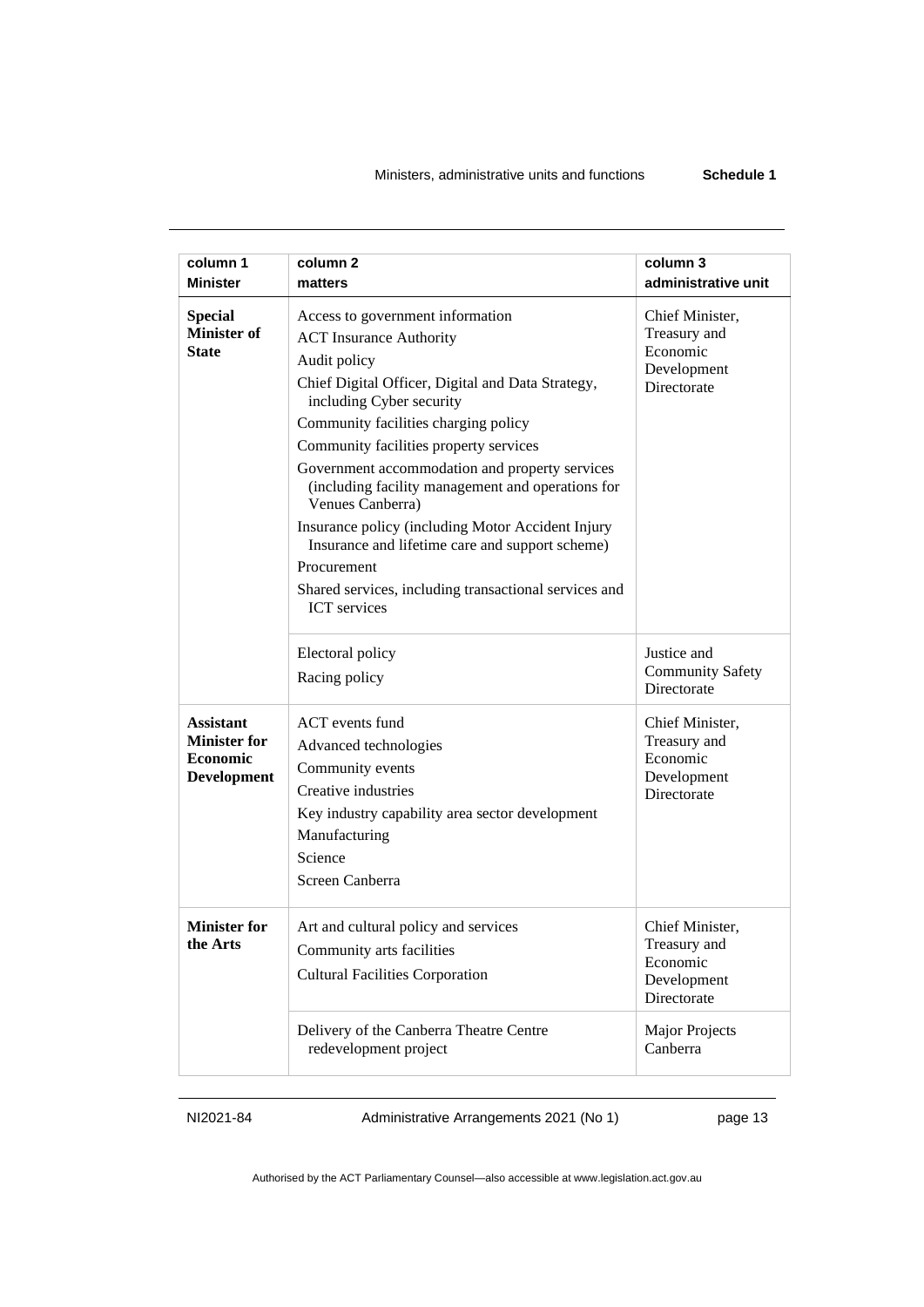#### **Schedule 1** Ministers, administrative units and functions

| column 1                                                                         | column <sub>2</sub>                                                                                                                                                                                     | column 3                                                   |
|----------------------------------------------------------------------------------|---------------------------------------------------------------------------------------------------------------------------------------------------------------------------------------------------------|------------------------------------------------------------|
| <b>Minister</b>                                                                  | matters                                                                                                                                                                                                 | administrative unit                                        |
|                                                                                  |                                                                                                                                                                                                         |                                                            |
| <b>Minister for</b><br><b>Business and</b><br><b>Better</b><br><b>Regulation</b> | Aboriginal and Torres Strait Islander business<br>development<br>Access Canberra (exception in relation to planning                                                                                     | Chief Minister,<br>Treasury and<br>Economic<br>Development |
|                                                                                  | development, land and lease regulation)                                                                                                                                                                 | Directorate                                                |
|                                                                                  | <b>Better Regulation Taskforce</b>                                                                                                                                                                      |                                                            |
|                                                                                  | Business advocacy and liaison                                                                                                                                                                           |                                                            |
|                                                                                  | <b>Business development</b>                                                                                                                                                                             |                                                            |
|                                                                                  | Choose CBR                                                                                                                                                                                              |                                                            |
|                                                                                  | Construction, building and utilities regulation *                                                                                                                                                       |                                                            |
|                                                                                  | Controlled Sports registration, inspection,<br>notifications and regulatory services*                                                                                                                   |                                                            |
|                                                                                  | Environmental protection, water regulation, and<br>clinical waste controller*                                                                                                                           |                                                            |
|                                                                                  | Electricity and natural gas, water and sewerage<br>industry technical regulation*                                                                                                                       |                                                            |
|                                                                                  | Fair trading and registration, inspection and<br>regulatory services (including transport regulation<br>and licensing)*                                                                                 |                                                            |
|                                                                                  | Food safety licensing and regulation*                                                                                                                                                                   |                                                            |
|                                                                                  | Improving ease of doing business with government                                                                                                                                                        |                                                            |
|                                                                                  | Occupational licensing*                                                                                                                                                                                 |                                                            |
|                                                                                  | Public unleased land regulation (permits)*                                                                                                                                                              |                                                            |
|                                                                                  | Racing and gaming regulation*                                                                                                                                                                           |                                                            |
|                                                                                  | Registration of civil unions, domestic relationships<br>and parentage*                                                                                                                                  |                                                            |
|                                                                                  | Small business                                                                                                                                                                                          |                                                            |
|                                                                                  | * this is a matter relating to Access Canberra (see Public Sector Management Act 1994, s 21 (8),<br>defined water matter non (b)). The Minister for Ducinese and Deculatory Corriere is the responsible |                                                            |

def *relevant matter*, par (b)). The Minister for Business and Regulatory Services is the responsible minister for Access Canberra for this relevant matter (see *Public Sector Management Act 1994,* s 21 (8), def *responsible minister*)

page 14 Administrative Arrangements 2021 (No 1) NI2021-84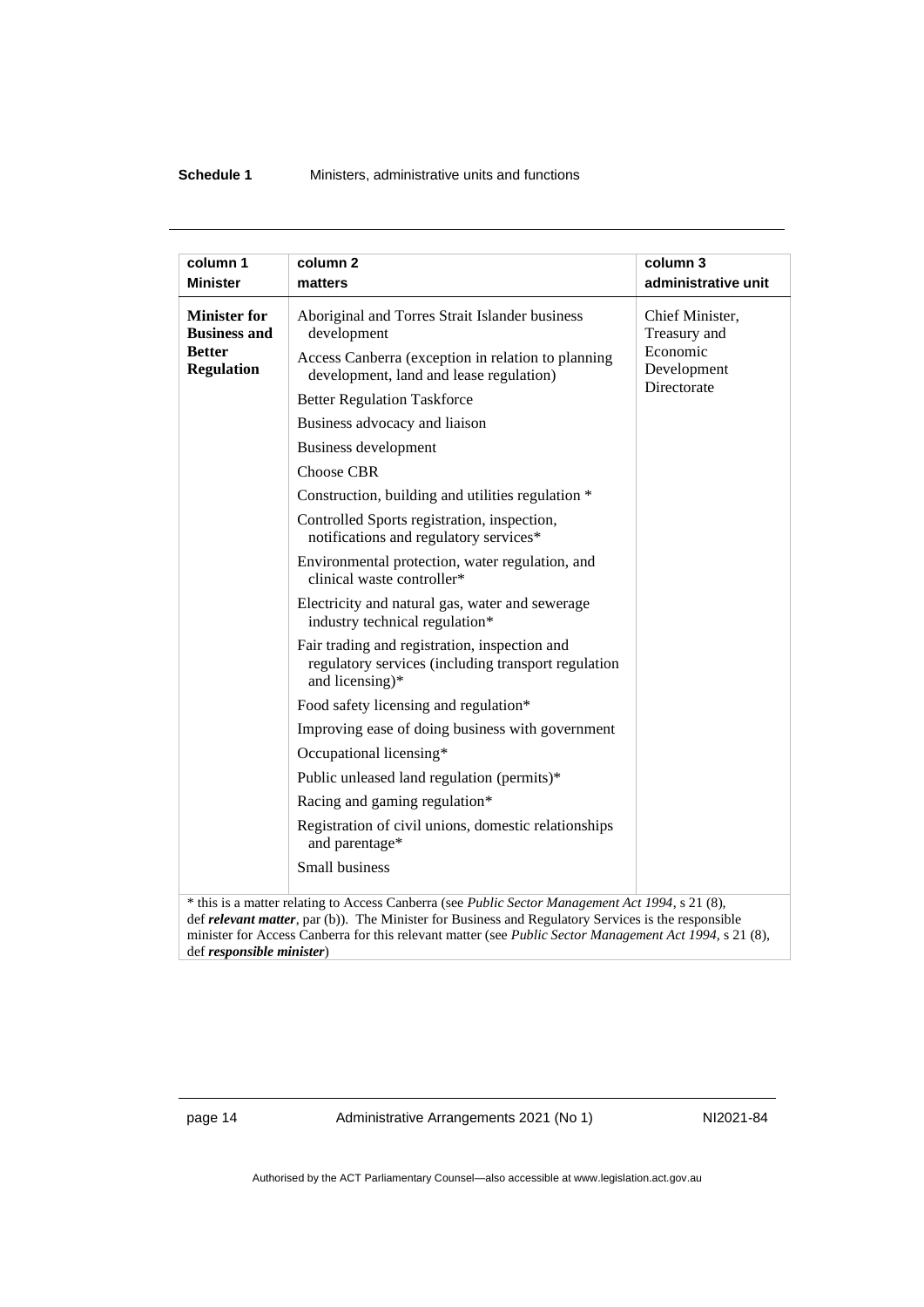#### Ministers, administrative units and functions **Schedule 1**

| column 1                                                                     | column <sub>2</sub>                                                                                                                                                                                                                                                                                                                                    | column 3                                                                  |
|------------------------------------------------------------------------------|--------------------------------------------------------------------------------------------------------------------------------------------------------------------------------------------------------------------------------------------------------------------------------------------------------------------------------------------------------|---------------------------------------------------------------------------|
| <b>Minister</b>                                                              | matters                                                                                                                                                                                                                                                                                                                                                | administrative unit                                                       |
| <b>Minister for</b><br>Human<br><b>Rights</b>                                | <b>ACT Human Rights Commission</b><br>Human rights and anti-discrimination policy<br>Policy relating to births, deaths, parentage,<br>marriages, civil unions, domestic relationships,<br>voluntary assisted dying/end of life<br>Victims of Crime Commissioner                                                                                        | Justice and<br><b>Community Safety</b><br>Directorate                     |
| <b>Minister for</b><br><b>Multicultural</b><br><b>Affairs</b>                | Multicultural affairs policy and services                                                                                                                                                                                                                                                                                                              | <b>Community Services</b><br>Directorate                                  |
| <b>Minister for</b><br>the<br><b>Environment</b>                             | Agriculture<br><b>Biodiversity policy</b><br>Commissioner for Sustainability and the<br>Environment<br>Conservation and promotion of native flora and<br>fauna<br>Environment protection policy<br>Native animal welfare<br>Pest, weed and feral animal management policy<br>Support to the Conservator of Flora and Fauna<br>Urban agriculture policy | Environment,<br>Planning and<br>Sustainable<br>Development<br>Directorate |
| <b>Minister for</b><br>Heritage                                              | Heritage                                                                                                                                                                                                                                                                                                                                               | Environment,<br>Planning and<br>Sustainable<br>Development<br>Directorate |
| <b>Minister for</b><br><b>Homelessness</b><br>and Housing<br><b>Services</b> | Homelessness services<br>Housing services                                                                                                                                                                                                                                                                                                              | <b>Community Services</b><br>Directorate                                  |

NI2021-84 Administrative Arrangements 2021 (No 1) page 15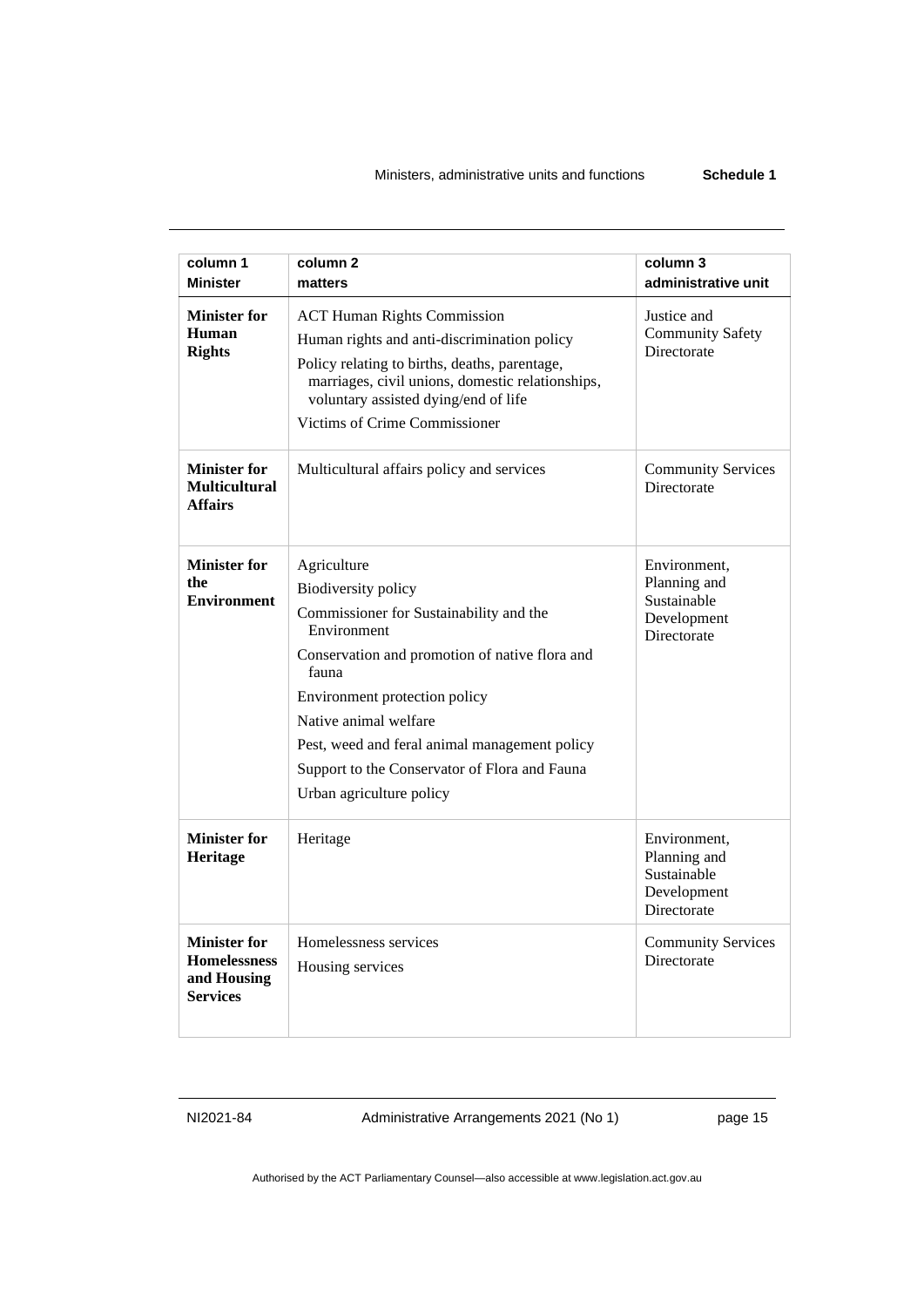#### **Schedule 1** Ministers, administrative units and functions

| column 1                                                                                                                       | column <sub>2</sub>                                                                                                                                                                                                                       | column 3                                                                  |
|--------------------------------------------------------------------------------------------------------------------------------|-------------------------------------------------------------------------------------------------------------------------------------------------------------------------------------------------------------------------------------------|---------------------------------------------------------------------------|
| <b>Minister</b>                                                                                                                | matters                                                                                                                                                                                                                                   | administrative unit                                                       |
| <b>Minister for</b><br><b>Sustainable</b><br><b>Building and</b><br><b>Construction</b>                                        | Asbestos Response Taskforce<br>Building and construction industry liaison<br>Building code of Australia ACT appendix<br><b>Building policy</b><br><b>Building quality</b><br>Living infrastructure projects<br>Universal design standards | Environment,<br>Planning and<br>Sustainable<br>Development<br>Directorate |
| <b>Assistant</b><br><b>Minister for</b><br>Seniors,<br>Veterans,<br><b>Families and</b><br><b>Community</b><br><b>Services</b> | Carers Strategy and policy<br>Community recovery and emergency relief<br>Seniors and ageing policy<br><b>Veterans</b><br>Volunteering statement and policy<br>Youth justice policy and services (including<br>Bimberi)                    | <b>Community Services</b><br>Directorate                                  |
| <b>Minister for</b><br><b>Disability</b>                                                                                       | Disability inclusion and participation<br>Disability policy<br>Disability reform and services<br>Senior Practitioner for the reduction and elimination<br>of restrictive practices                                                        | <b>Community Services</b><br>Directorate                                  |
| <b>Minister for</b><br><b>Justice</b><br><b>Health</b>                                                                         | Justice Health                                                                                                                                                                                                                            | Canberra Health<br><b>Services</b>                                        |
| <b>Minister for</b><br><b>Mental</b><br><b>Health</b>                                                                          | Mental health (Coordinator-General)<br>Mental health policy                                                                                                                                                                               | <b>ACT</b> Health<br>Directorate                                          |
|                                                                                                                                | Mental health services, facilities and programs<br>operated by the ACT                                                                                                                                                                    | Canberra Health<br><b>Services</b>                                        |

page 16 Administrative Arrangements 2021 (No 1) NI2021-84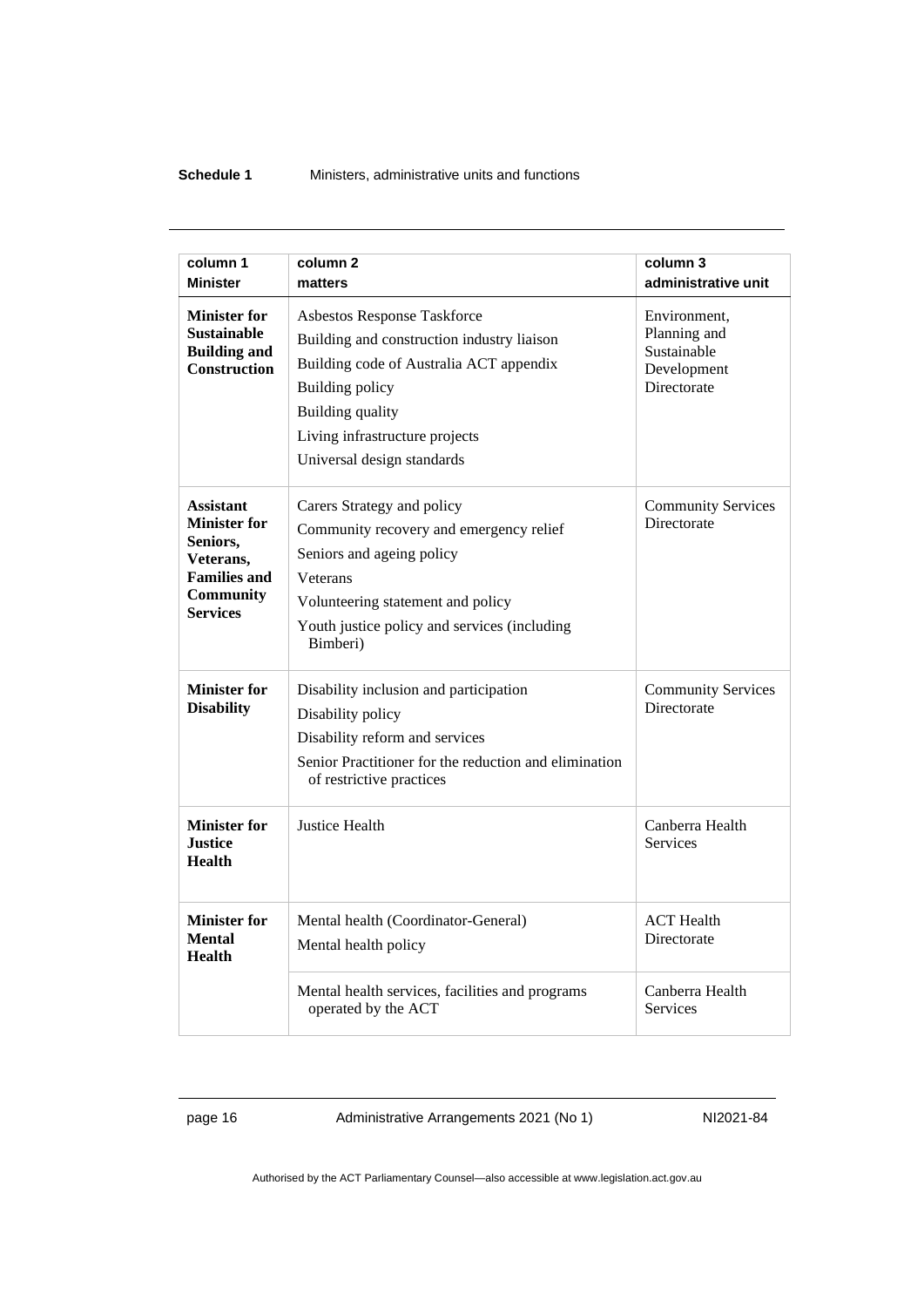### <span id="page-20-0"></span>**Schedule 2 Enactments**

**Directorate**

(see s 4-7)

# <span id="page-20-1"></span>**Part 2.1 Chief Minister, Treasury and Economic Development**

| <b>Chief Minister</b>                                              |
|--------------------------------------------------------------------|
| Annual Reports (Government Agencies) Act 2004                      |
| Australian Capital Territory (Ministers) Act 2013                  |
| Australian Capital Territory (Self-Government) Act 1988 (Cwlth)    |
| City of Canberra Arms Act 1932                                     |
| COVID-19 Emergency Response Act 2020                               |
| Government Agencies (Campaign Advertising) Act 2009                |
| Inquiries Act 1991                                                 |
| <b>Integrity Commission Act 2018</b>                               |
| Legislation Act 2001, chapter 5                                    |
| Legislative Assembly (Broadcasting) Act 2001                       |
| Legislative Assembly (Members' Staff) Act 1989                     |
| Legislative Assembly (Office of the Legislative Assembly) Act 2012 |
| Legislative Assembly Precincts Act 2001                            |
| Ombudsman Act 1989                                                 |
| Public Interest Disclosure Act 2012                                |
| Public Sector Management Act 1994                                  |
| <b>Remuneration Tribunal Act 1995</b>                              |
| Royal Commissions Act 1991                                         |
| Sexuality and Gender Identity Conversion Practices Act 2020        |

#### **Minister for the Arts**

Cultural Facilities Corporation Act 1997

NI2021-84 Administrative Arrangements 2021 (No 1) page 17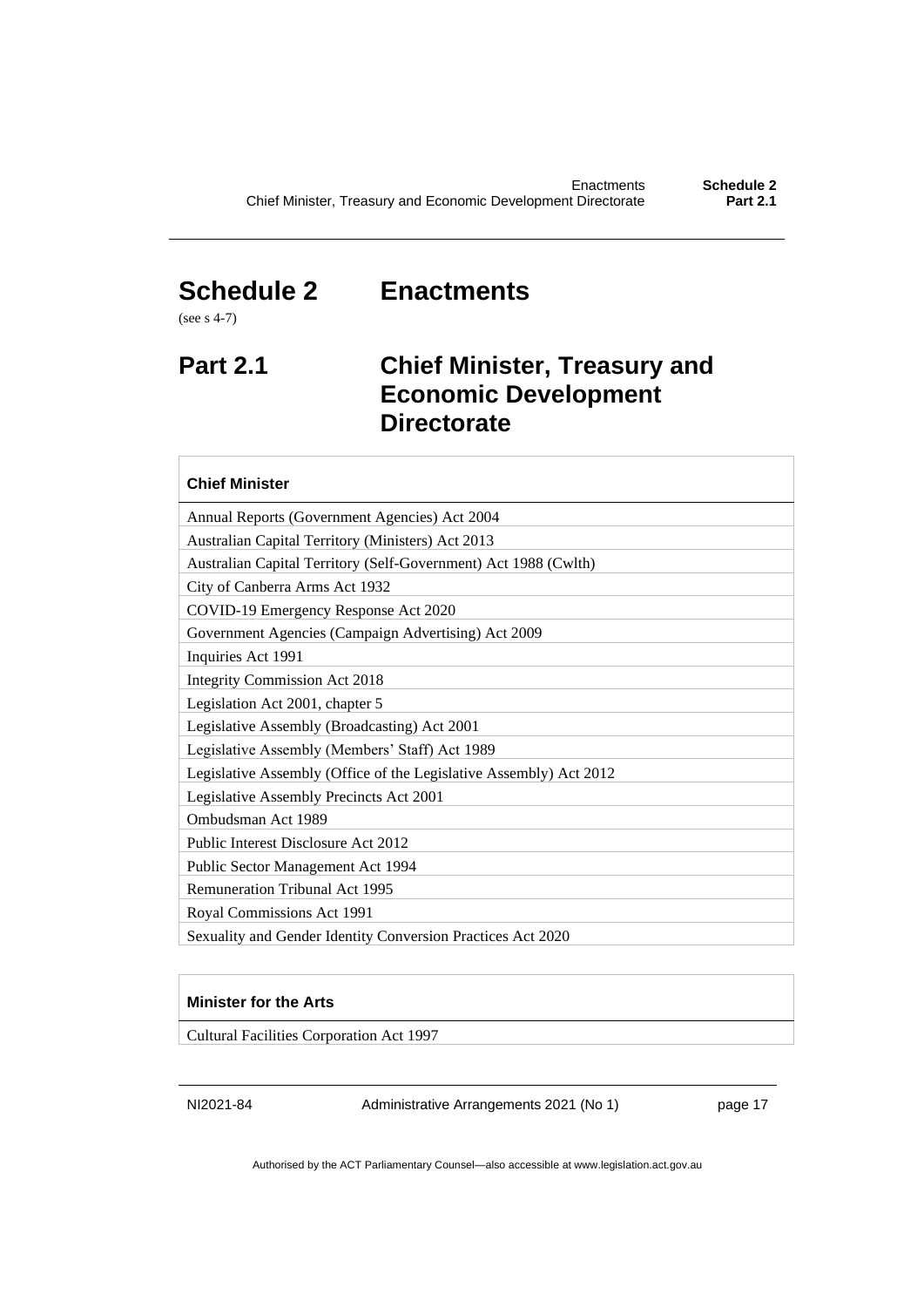#### **Schedule 2** Enactments<br> **Part 2.1** Chief Ministe **Chief Minister, Treasury and Economic Development Directorate**

#### **Minister for Sport and Recreation**

Controlled Sports Act 2019

Drugs in Sport Act 1999

Public Pools Act 2015

#### **Minister for Skills**

Building and Construction Industry Training Levy Act 1999 Canberra Institute of Technology Act 1987

Training and Tertiary Education Act 2003, except section 26

#### **Minister for Economic Development**

University of Canberra Act 1989

| Treasurer                                                            |
|----------------------------------------------------------------------|
| <b>ACTEW/AGL Partnership Facilitation Act 2000</b>                   |
| <b>Appropriation Acts</b>                                            |
| Betting Operations Tax Act 2018                                      |
| City Renewal Authority and Suburban Land Agency Act 2017, section 63 |
| Competition Policy Reform Act 1996                                   |
| Duties Act 1999                                                      |
| Election Commitments Costing Act 2012                                |
| Emergencies Act 2004, schedule 1                                     |
| Financial Agreement Act 1994                                         |
| Financial Management Act 1996                                        |
| Financial Sector Reform (ACT) Act 1999                               |
| First Home Owner Grant Act 2000                                      |
| Independent Competition and Regulatory Commission Act 1997           |
| Land Rent Act 2008                                                   |

page 18 Administrative Arrangements 2021 (No 1) NI2021-84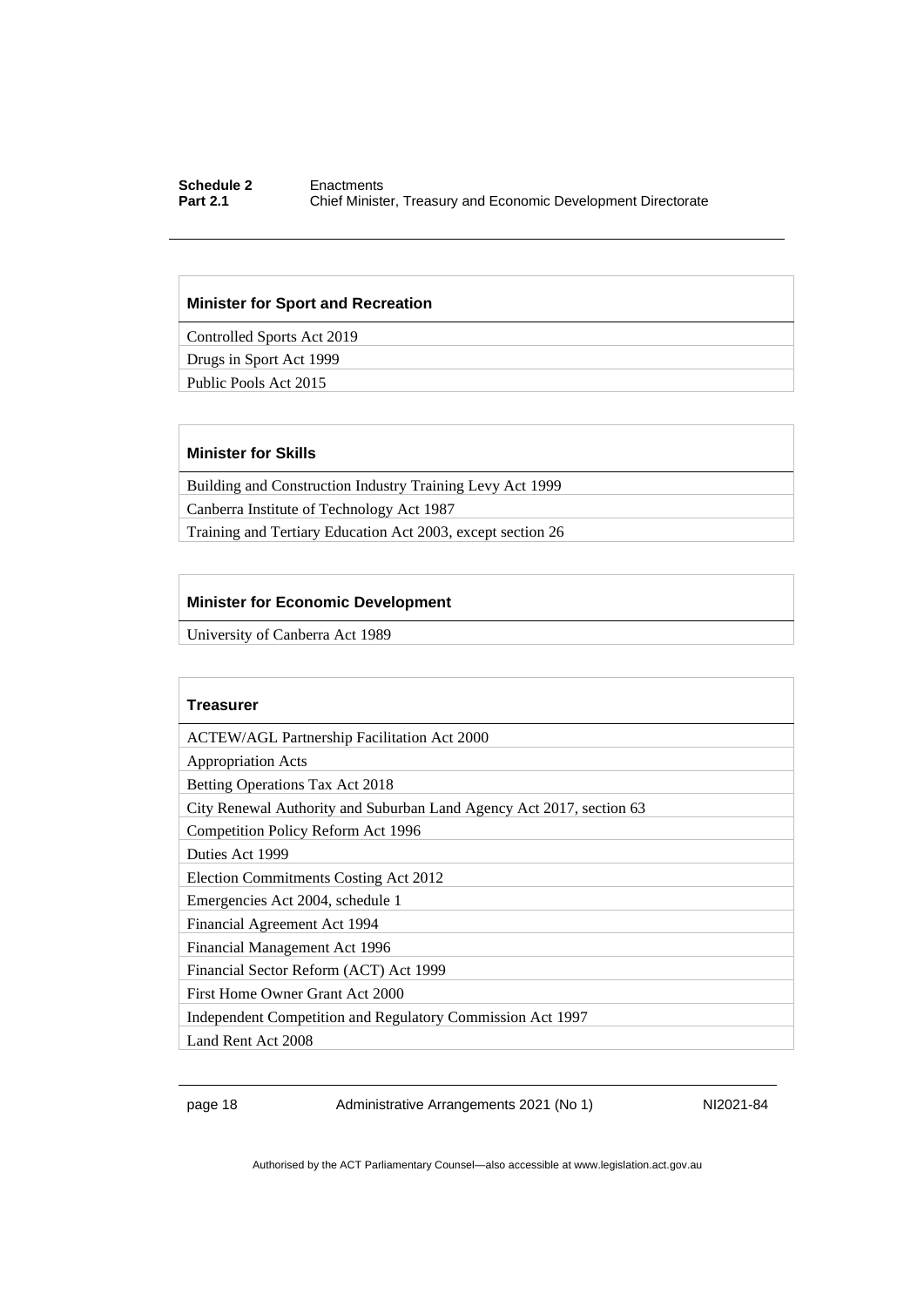| <b>Treasurer</b>                                              |
|---------------------------------------------------------------|
| Land Tax Act 2004                                             |
| Legislative Assembly (Members' Superannuation) Act 1991       |
| Payroll Tax Act 2011                                          |
| Rates Act 2004                                                |
| <b>Taxation Administration Act 1999</b>                       |
| Taxation (Government Business Enterprises) Act 2003           |
| Territory-owned Corporations Act 1990                         |
| <b>Territory Superannuation Provision Protection Act 2000</b> |
| Utilities Act 2000, part 3A                                   |
| Utilities (Network Facilities Tax) Act 2006                   |

| <b>Minister for Industrial Relations and Workplace Safety</b> |
|---------------------------------------------------------------|
| Dangerous Goods (Road Transport) Act 2009                     |
| Dangerous Substances Act 2004, except chapter 3A              |
| Holidays Act 1958                                             |
| Labour Hire Licensing Act 2020                                |
| Long Service Leave Act 1976                                   |
| Long Service Leave (Portable Schemes) Act 2009                |
| Machinery Act 1949                                            |
| Public Sector Workers Compensation Fund Act 2018              |
| Scaffolding and Lifts Act 1912                                |
| Standard Time and Summer Time Act 1972                        |
| Workers Compensation Act 1951                                 |
| Work Health and Safety Act 2011                               |
| Workplace Privacy Act 2011                                    |

NI2021-84 Administrative Arrangements 2021 (No 1) page 19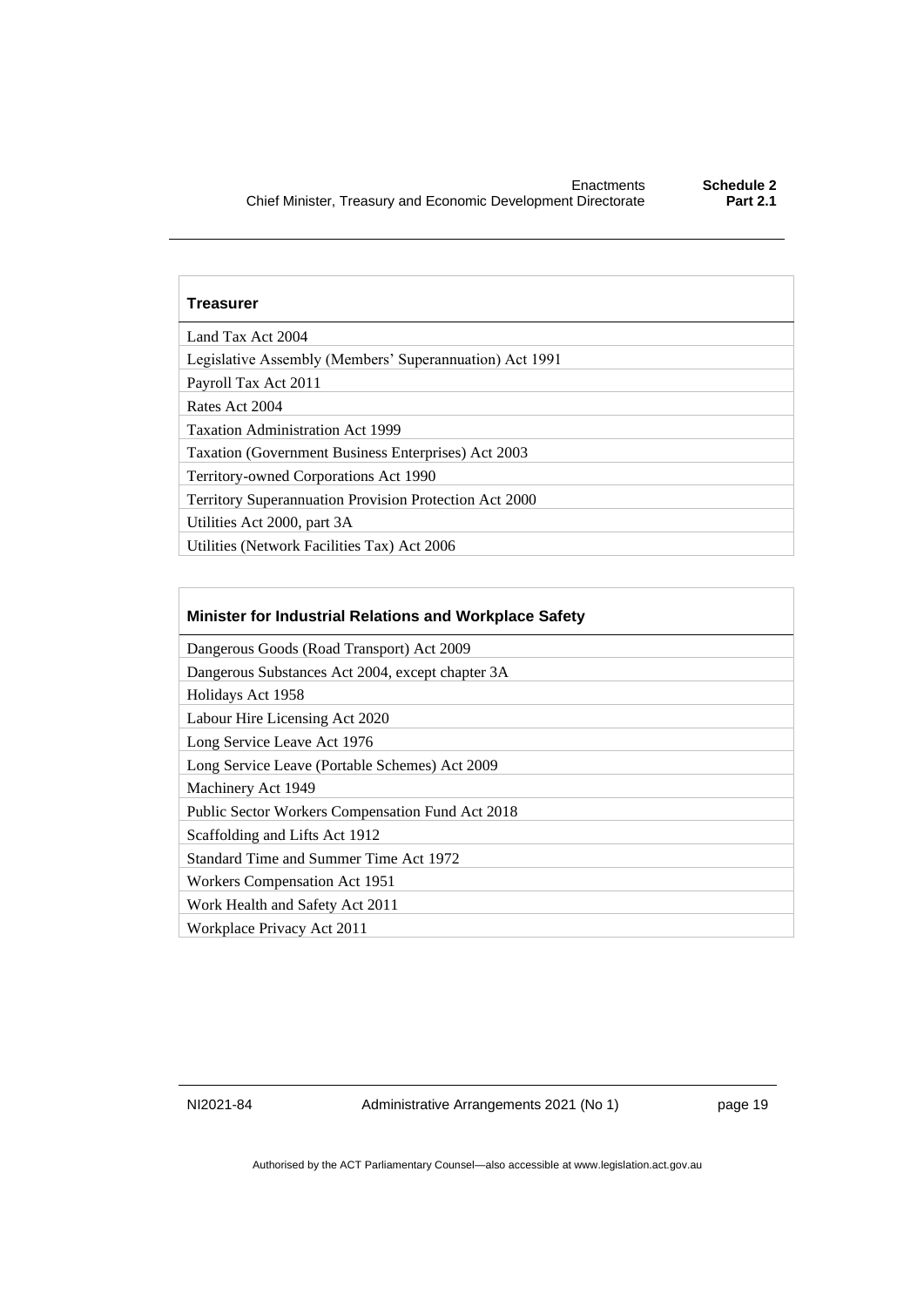#### **Schedule 2** Enactments<br> **Part 2.1** Chief Ministe **Chief Minister, Treasury and Economic Development Directorate**

#### **Special Minister of State**

Auditor-General Act 1996

Government Procurement Act 2001

Insurance Authority Act 2005

Lifetime Care and Support (Catastrophic Injuries) Act 2014

Motor Accident Injuries Act 2019

Road Transport (General) Act 1999, sections 12, 13, 14, 17, 19 and 20 (when exercised in relation to matters that are the responsibility of the Special Minister of State)

Territory Records Act 2002

page 20 Administrative Arrangements 2021 (No 1) NI2021-84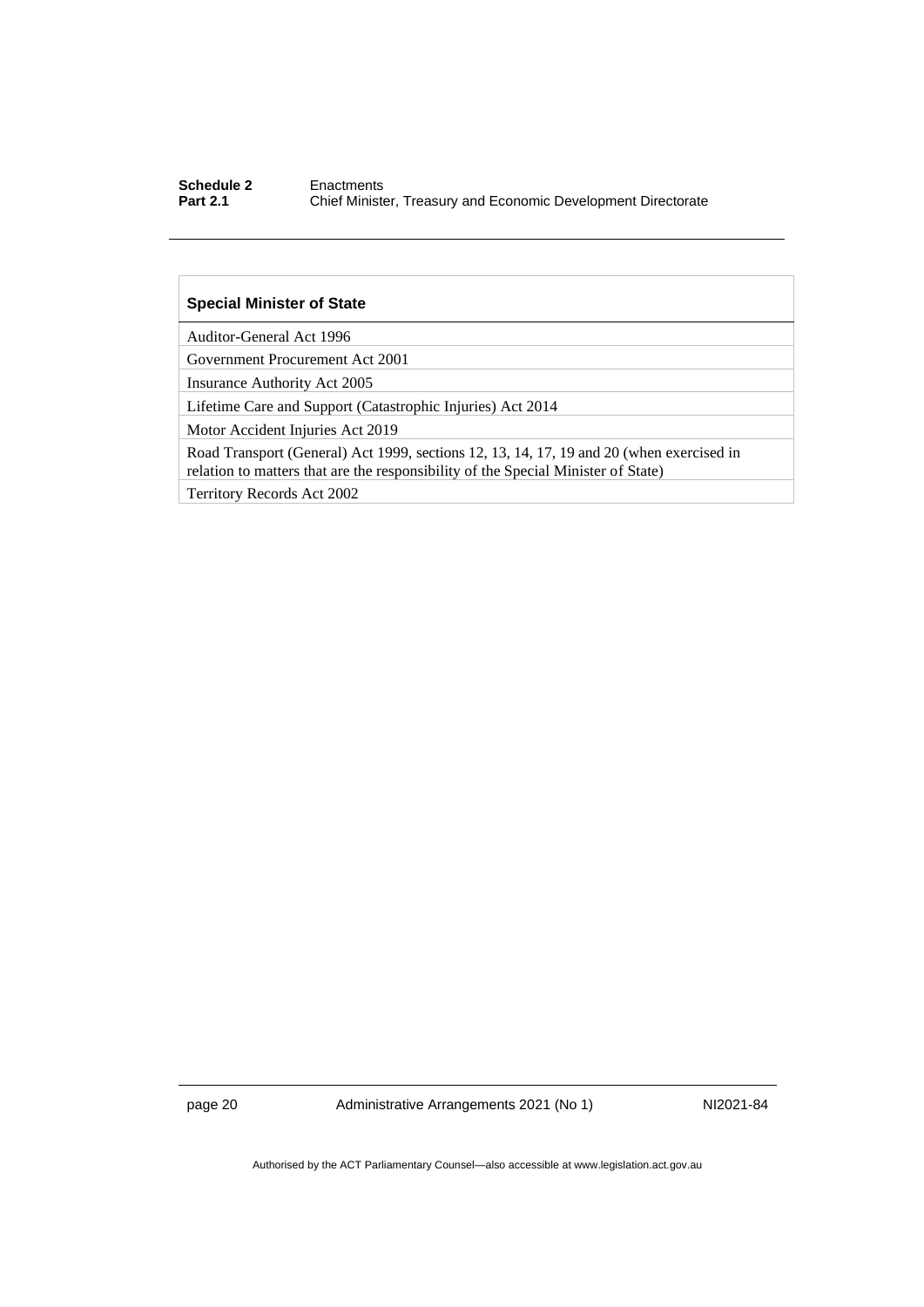### <span id="page-24-0"></span>**Part 2.2 ACT Health Directorate**

| <b>Minister for Health</b>                                                                                                        |
|-----------------------------------------------------------------------------------------------------------------------------------|
| Blood Donation (Transmittable Diseases) Act 1985*                                                                                 |
| Drugs of Dependence Act 1989                                                                                                      |
| Epidemiological Studies (Confidentiality) Act 1992                                                                                |
| Food Act 2001                                                                                                                     |
| Gene Technology Act 2003                                                                                                          |
| Gene Technology (GM Crop Moratorium) Act 2004                                                                                     |
| Health Act 1993*                                                                                                                  |
| Health (National Health Funding Pool and Administration) Act 2013                                                                 |
| Health Practitioner Regulation National Law (ACT) Act 2010*                                                                       |
| Health Professionals (Special Events Exemptions) Act 2000                                                                         |
| Health Records (Privacy and Access) Act 1997*                                                                                     |
| Human Cloning and Embryo Research Act 2004                                                                                        |
| Intoxicated People (Care and Protection) Act 1994                                                                                 |
| Medicines, Poisons and Therapeutic Goods Act 2008*                                                                                |
| Public Health Act 1997*                                                                                                           |
| Radiation Protection Act 2006*                                                                                                    |
| Smoke-Free Public Places Act 2003                                                                                                 |
| Smoking in Cars with Children (Prohibition) Act 2011                                                                              |
| Supervised Injecting Place Trial Act 1999, except sections 7, 8 and 13*                                                           |
| Tobacco and Other Smoking Products Act 1927                                                                                       |
| Transplantation and Anatomy Act 1978*                                                                                             |
| *except to the extent that the Act relates to matters that are the responsibility of Canberra<br>Health Services (see schedule 1) |

#### **Minister for Mental Health**

Mental Health Act 2015, except part 7.2, chapters 10 and 11 and sections 267, 268 and 269\*

Mental Health (Secure Facilities) Act 2016\*

\*except to the extent that the Act relates to matters that are the responsibility of Canberra Health Services (see schedule 1)

NI2021-84 Administrative Arrangements 2021 (No 1) page 21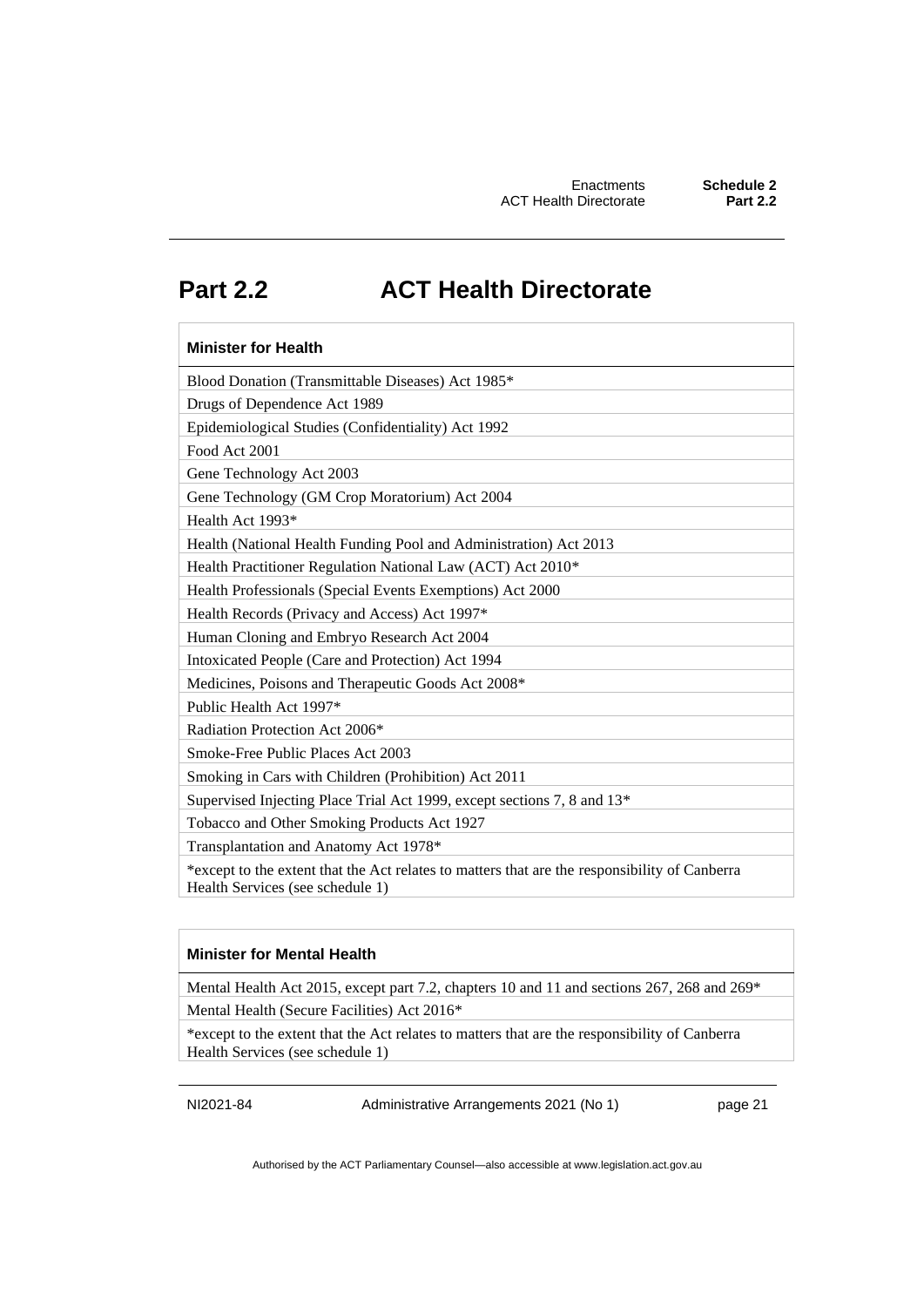#### **Schedule 2** Enactments<br> **Part 2.3** Canberra He **Canberra Health Services**

### <span id="page-25-0"></span>**Part 2.3 Canberra Health Services**

#### **Minister for Health**

Blood Donation (Transmittable Diseases) Act 1985\*

Health Act 1993\*

Health Practitioner Regulation National Law (ACT) Act 2010\*

Health Records (Privacy and Access) Act 1997\*

Medicines, Poisons and Therapeutic Goods Act 2008\*

Public Health Act 1997\*

Radiation Protection Act 2006\*

Supervised Injecting Place Trial Act 1999, except sections 7, 8 and 13\*

Transplantation and Anatomy Act 1978\*

\*to the extent that the Act relates to matters that are the responsibility of Canberra Health Services (see schedule 1)

#### **Minister for Mental Health**

Mental Health Act 2015, except part 7.2, chapters 10 and 11 and sections 267, 268 and 269\* Mental Health (Secure Facilities) Act 2016\*

\*to the extent that the Act relates to matters that are the responsibility of Canberra Health Services (see schedule 1)

page 22 Administrative Arrangements 2021 (No 1) NI2021-84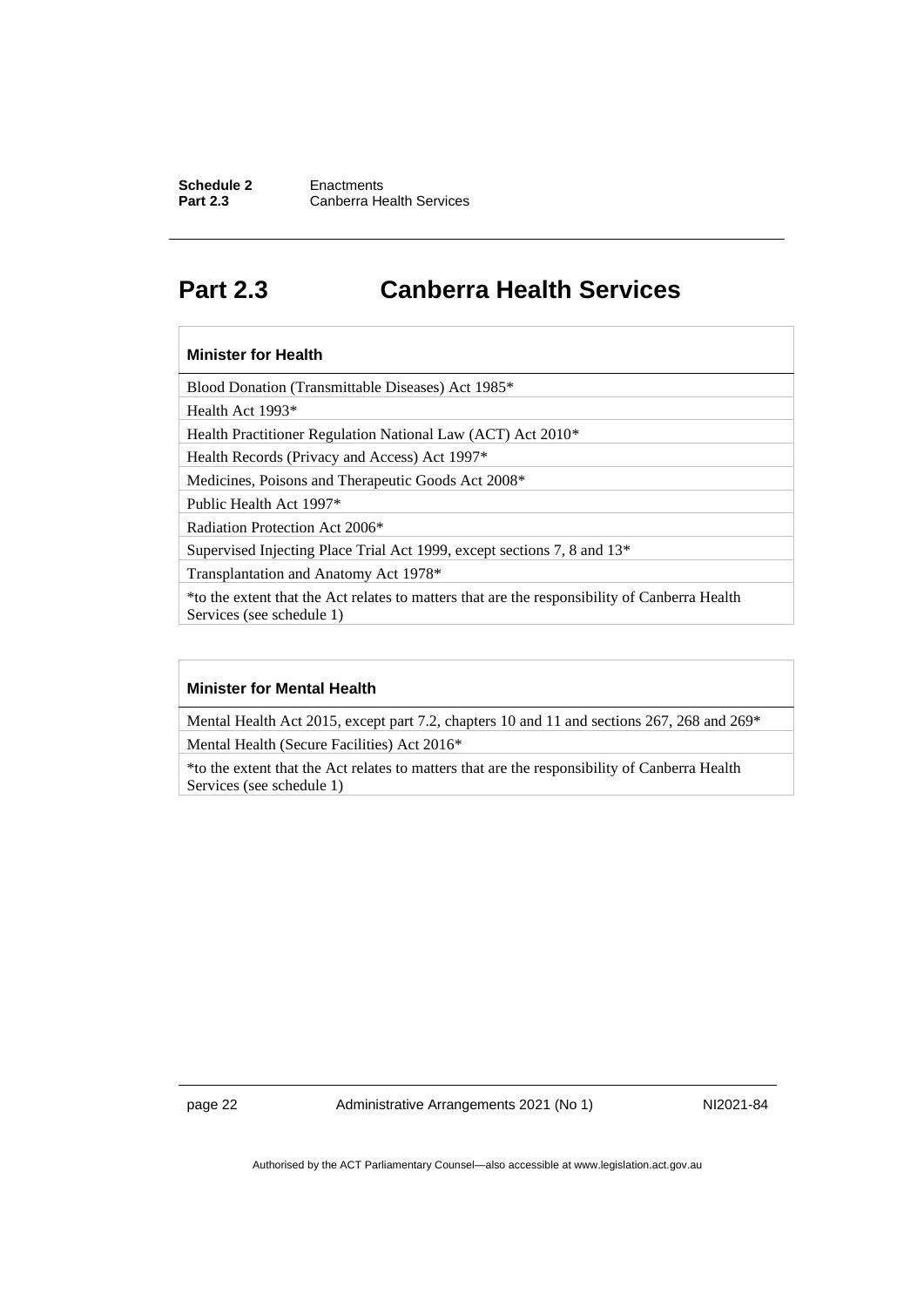### <span id="page-26-0"></span>**Part 2.4 Education Directorate**

#### **Minister for Early Childhood Development**

Children and Young People Act 2008, chapter 20

Education and Care Services National Law (ACT) Act 2011

#### **Minister for Education and Youth Affairs**

ACT Teacher Quality Institute Act 2010

Board of Senior Secondary Studies Act 1997

Children and Young People Act 2008, part 21.2

Education Act 2004

Training and Tertiary Education Act 2003, section 26

NI2021-84 Administrative Arrangements 2021 (No 1) page 23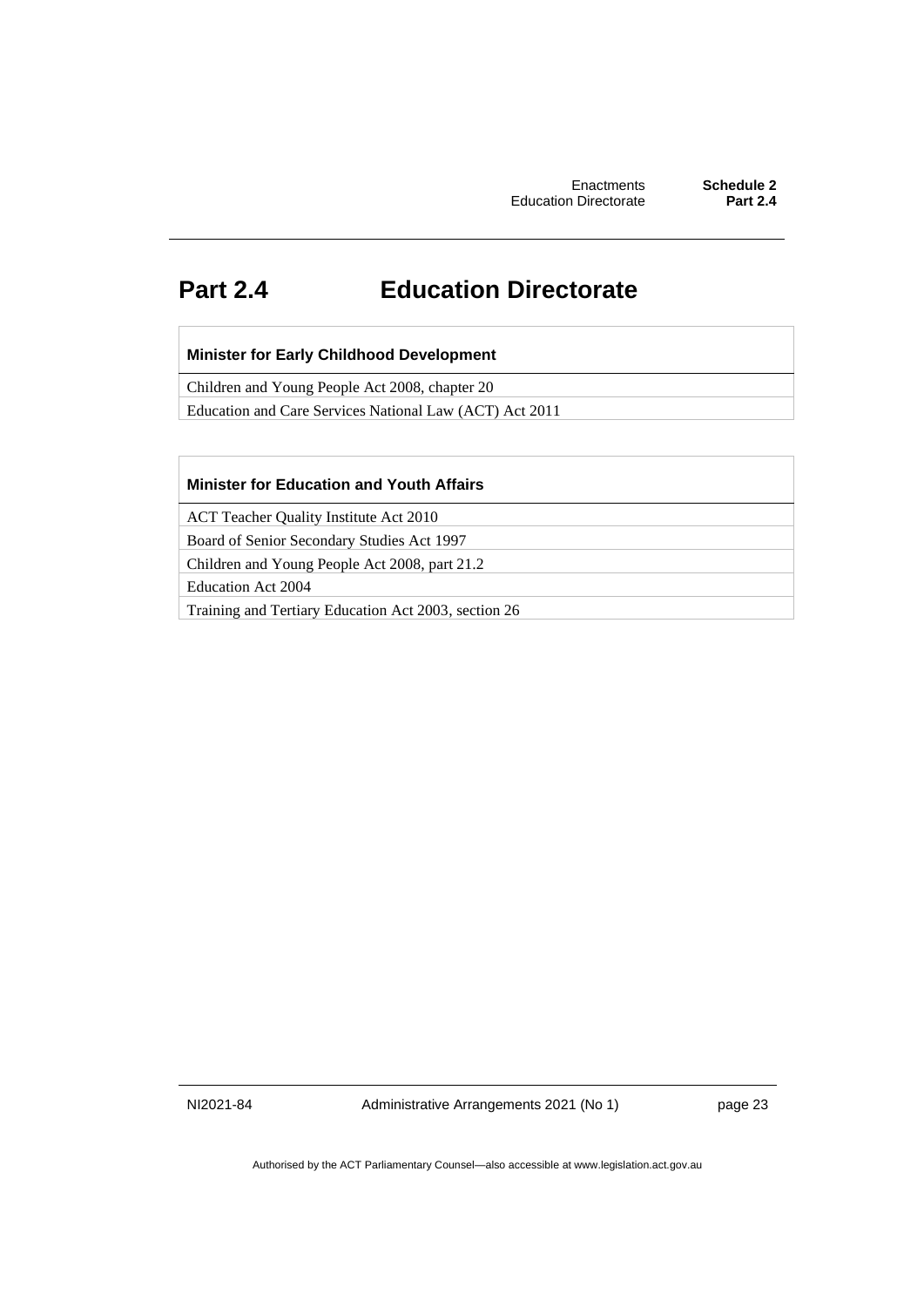### <span id="page-27-0"></span>**Part 2.5 Justice and Community Safety Directorate**

| <b>Attorney-General</b>                                     |
|-------------------------------------------------------------|
| ACT Civil and Administrative Tribunal Act 2008              |
| Act of Settlement 1700 12 & 13 Will 3 c 2                   |
| Administration and Probate Act 1929                         |
| Administrative Decisions (Judicial Review) Act 1989         |
| Anglican Church of Australia Constitution Act 1961          |
| Anglican Church of Australia Constitutions Act 1902         |
| Anglican Church of Australia Trust Property Act 1917        |
| Anglican Church of Australia Trust Property Act 1928        |
| Associations Incorporation Act 1991                         |
| Australian-American Educational Foundation Act 1966         |
| Australian Crime Commission (ACT) Act 2003                  |
| Bail Act 1992                                               |
| Bill of Rights 1688 1 Will & Mary sess 2 c 2                |
| <b>Charitable Collections Act 2003</b>                      |
| Civil Law (Property) Act 2006                               |
| Civil Law (Sale of Residential Property) Act 2003           |
| Civil Law (Wrongs) Act 2002                                 |
| <b>Commercial Arbitration Act 2017</b>                      |
| Common Boundaries Act 1981                                  |
| Confiscation of Criminal Assets Act 2003                    |
| Coroners Act 1997                                           |
| <b>Court Procedures Act 2004</b>                            |
| Crimes Act 1900                                             |
| Crimes (Assumed Identities) Act 2009                        |
| Crimes (Controlled Operations) Act 2008                     |
| Crimes (Forensic Procedures) Act 2000                       |
| Crimes (Protection of Witness Identity) Act 2011            |
| Crimes (Restorative Justice) Act 2004                       |
| Crimes (Sentence Administration) Act 2005, chapters 8 and 9 |

page 24 Administrative Arrangements 2021 (No 1) NI2021-84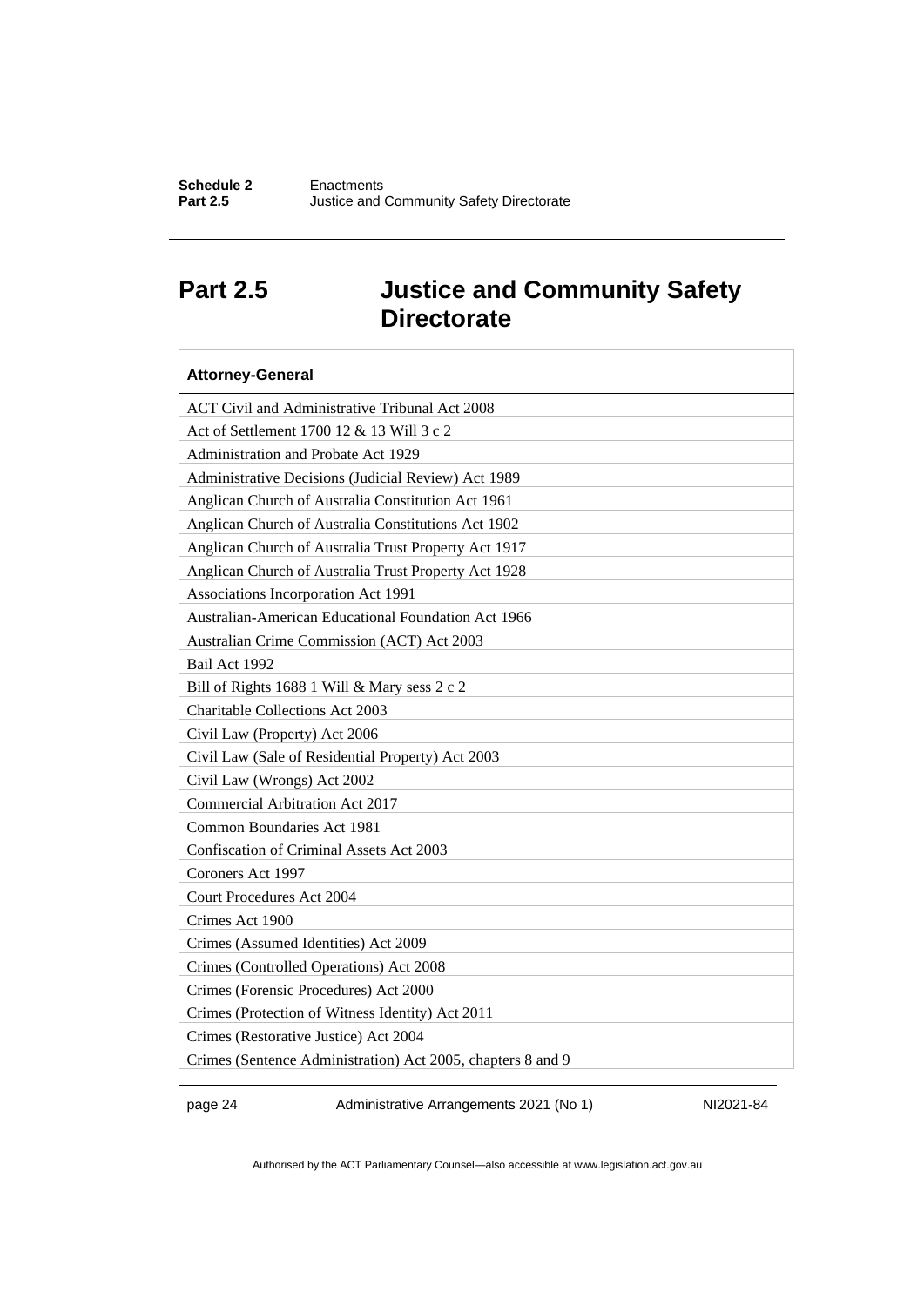| <b>Attorney-General</b>                             |
|-----------------------------------------------------|
| Crimes (Sentencing) Act 2005                        |
| Crimes (Surveillance Devices) Act 2010              |
| Criminal and Civil Justice 1351 25 Edw 3 St 5 c 4   |
| Criminal Code 2002                                  |
| Director of Public Prosecutions Act 1990            |
| Due Process of Law Act 1354 28 Edw 3 c 3            |
| Due Process of Law Act 1368 42 Edw 3 c 3            |
| Electronic Conveyancing National Law (ACT) Act 2020 |
| Electronic Transactions Act 2001                    |
| Enforcement of Public Interests Act 1973            |
| Evidence Act 2011                                   |
| Evidence (Miscellaneous Provisions) Act 1991        |
| Family Provision Act 1969                           |
| Family Violence Act 2016                            |
| Forfeiture Act 1991                                 |
| Free Access to Courts 1400 2 Hen 4 c 1              |
| Guardianship and Management of Property Act 1991    |
| Information Privacy Act 2014                        |
| Judicial Commissions Act 1994                       |
| Juries Act 1967                                     |
| Jurisdiction of Courts (Cross-vesting) Act 1993     |
| Justices of the Peace Act 1989                      |
| Land Titles Act 1925                                |
| Land Titles (Unit Titles) Act 1970                  |
| Law Officers Act 2011                               |
| Leases (Commercial and Retail) Act 2001             |
| Legal Aid Act 1977                                  |
| Legal Profession Act 2006                           |
| Legislation Act 2001, except chapter 5              |
| Limitation Act 1985                                 |
| Liquor Act 2010                                     |
| Listening Devices Act 1992                          |

NI2021-84 Administrative Arrangements 2021 (No 1) page 25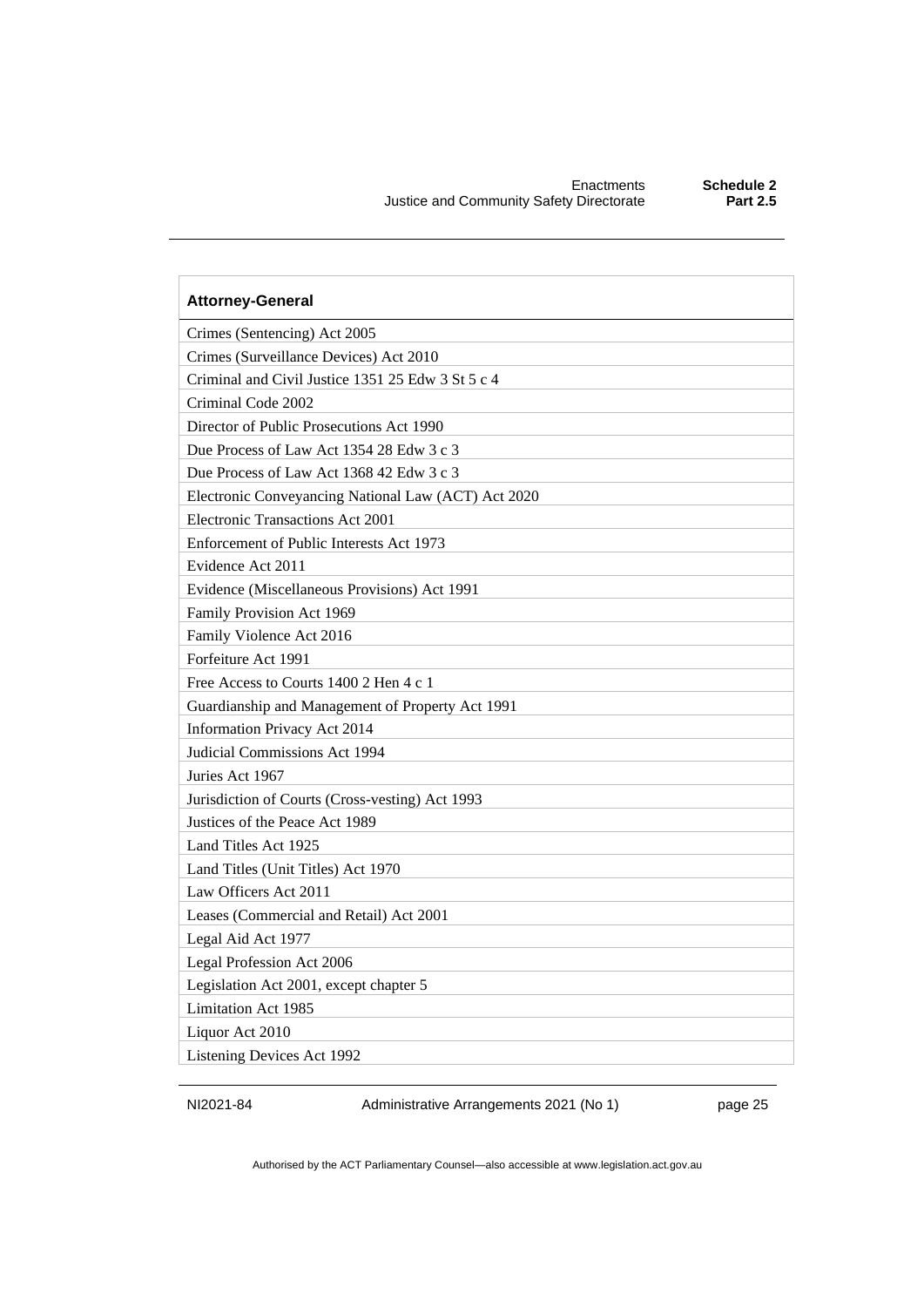#### **Schedule 2** Enactments<br>**Part 2.5** Justice and ( **Justice and Community Safety Directorate**

| <b>Attorney-General</b>                                                                             |
|-----------------------------------------------------------------------------------------------------|
| Magistrates Court Act 1930                                                                          |
| Magna Carta (1297) 25 Edw 1 c 29                                                                    |
| Major Events Act 2014                                                                               |
| Married Persons Property Act 1986                                                                   |
| Medical Treatment (Health Directions) Act 2006                                                      |
| Mental Health Act 2015, part 7.2, chapters 10 and 11 and sections 267, 268 and 269                  |
| Mercantile Law Act 1962                                                                             |
| Monitoring of Places of Detention (Optional Protocol to the Convention Against Torture)<br>Act 2018 |
| Notaries Public Act 1984                                                                            |
| Nudity Act 1976                                                                                     |
| Oaths and Affirmations Act 1984                                                                     |
| Partnership Act 1963                                                                                |
| Perpetuities and Accumulations Act 1985                                                             |
| Personal Violence Act 2016                                                                          |
| Petition of Right 1627 3 Chas 1 c 1                                                                 |
| Powers of Attorney Act 2006                                                                         |
| Presbyterian Church (Proposals for Union with other Churches) Act 1972                              |
| Presbyterian Church Trust Property Act 1971                                                         |
| Protection of Public Participation Act 2008                                                         |
| Public Trustee and Guardian Act 1985                                                                |
| Registrar-General Act 1993                                                                          |
| Registration of Deeds Act 1957                                                                      |
| Residential Tenancies Act 1997                                                                      |
| Roman Catholic Church Property Trust Act 1937                                                       |
| Salvation Army Property Trust Act 1934                                                              |
| Security Industry Act 2003                                                                          |
| Sex Work Act 1992                                                                                   |
| Spent Convictions Act 2000                                                                          |
| Supervised Injecting Place Trial Act 1999, sections 7, 8 and 13                                     |
| Supreme Court Act 1933                                                                              |
| Terrorism (Extraordinary Temporary Powers) Act 2006                                                 |

page 26 Administrative Arrangements 2021 (No 1) NI2021-84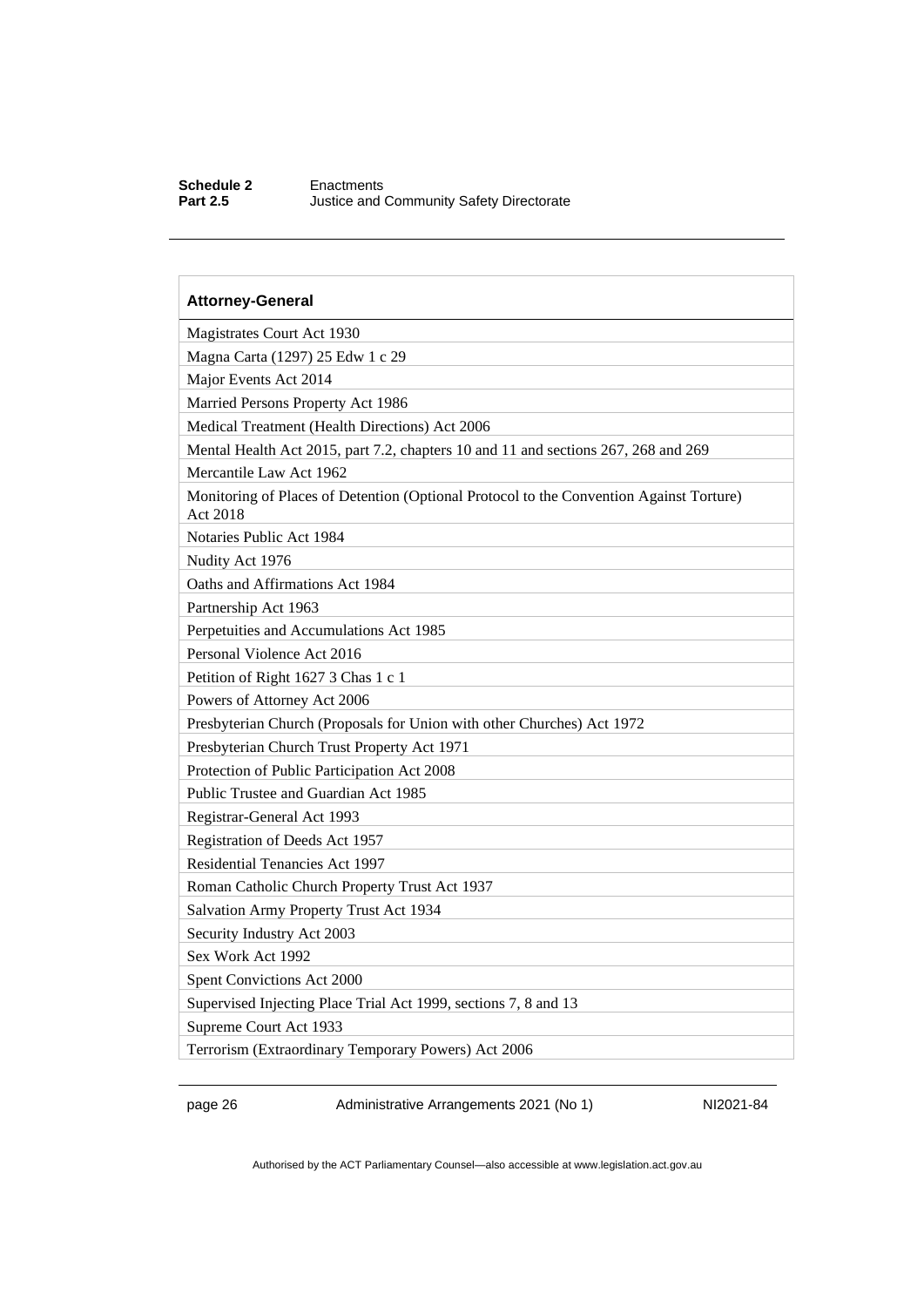#### **Attorney-General**

Testamentary Guardianship Act 1984

Trustee Act 1925

Trustee Companies Act 1947

Uniting Church in Australia Act 1977

Unit Titles (Management) Act 2011

Utilities Act 2000, parts 11 and 12

Wills Act 1968

Witness Protection Act 1996

#### **Minister for Gaming**

Casino Control Act 2006

Casino (Electronic Gaming) Act 2017

Gambling and Racing Control Act 1999

Gaming Machine Act 2004

Interactive Gambling Act 1998

Lotteries Act 1964

Pool Betting Act 1964

Totalisator Act 2014

Unlawful Gambling Act 2009

#### **Minister for Corrections**

Corrections Management Act 2007

Crimes (Sentence Administration) Act 2005, except chapters 8 and 9

Inspector of Correctional Services Act 2017

NI2021-84 Administrative Arrangements 2021 (No 1) page 27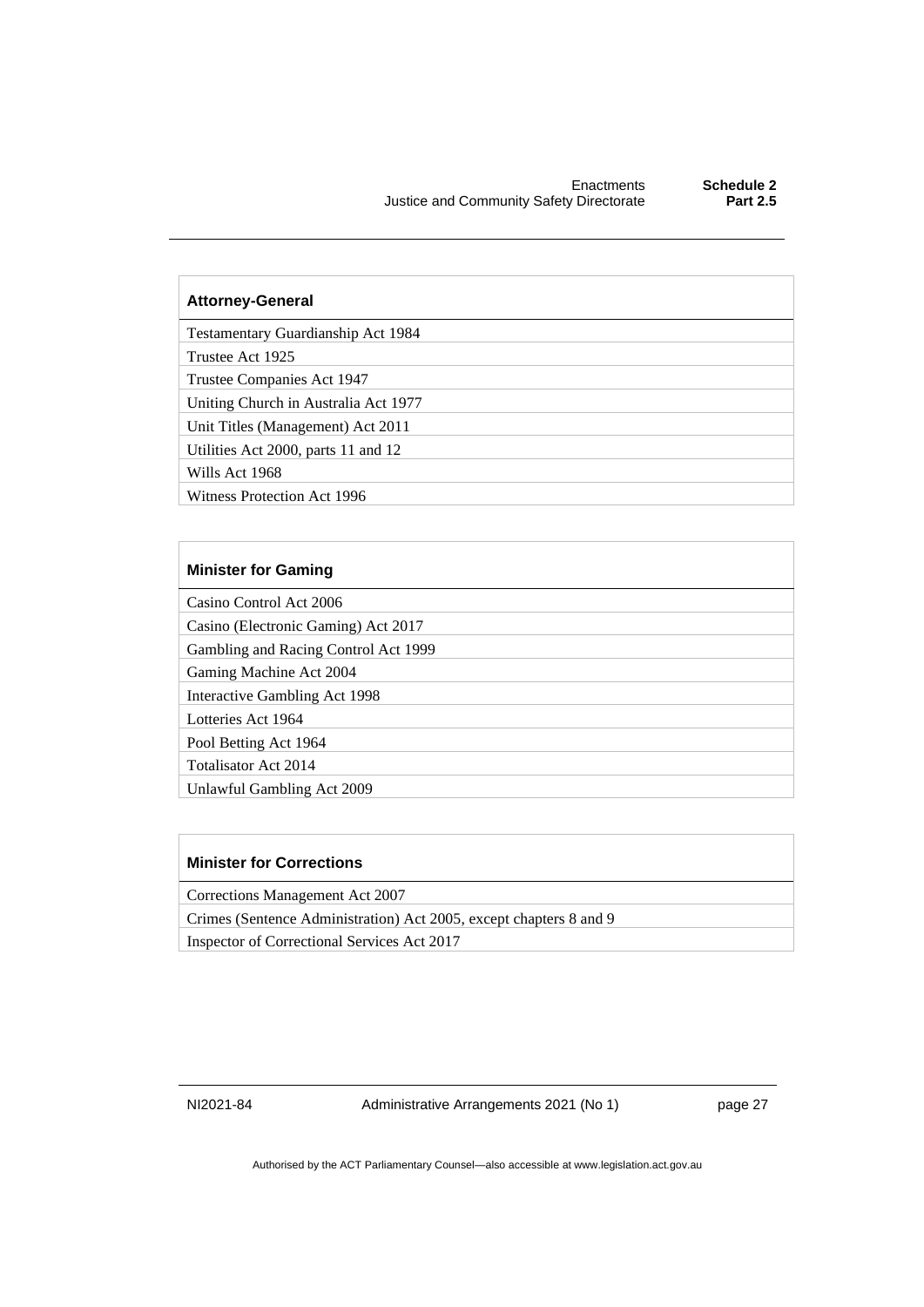#### **Schedule 2** Enactments<br> **Part 2.5** Justice and **Justice and Community Safety Directorate**

#### **Minister for Consumer Affairs**

| Agents Act 2003                                                                |
|--------------------------------------------------------------------------------|
| Classification (Publications, Films and Computer Games) (Enforcement) Act 1995 |
| Co-operatives National Law (ACT) Act 2017                                      |
| Eggs (Labelling and Sale) Act 2001                                             |
| Fair Trading (Australian Consumer Law) Act 1992                                |
| Fair Trading (Fuel Prices) Act 1993                                            |
| Fair Trading (Motor Vehicle Repair Industry) Act 2010                          |
| Mutual Recognition (Australian Capital Territory) Act 1992                     |
| Pawnbrokers Act 1902                                                           |
| Retirement Villages Act 2012                                                   |
| Sale of Goods Act 1954                                                         |
| Sale of Goods (Vienna Convention) Act 1987                                     |
| Sale of Motor Vehicles Act 1977                                                |
| Second-hand Dealers Act 1906                                                   |
| Traders (Licensing) Act 2016                                                   |
| Trans-Tasman Mutual Recognition Act 1997                                       |
| Unclaimed Money Act 1950                                                       |
| Uncollected Goods Act 1996                                                     |
|                                                                                |

#### **Minister for Police and Emergency Services**

Crimes (Child Sex Offenders) Act 2005

Emergencies Act 2004, except schedule 1

Firearms Act 1996

Prohibited Weapons Act 1996

#### **Minister for Human Rights**

Adoption Act 1993, section 104 (2)

Births, Deaths and Marriages Registration Act 1997

Civil Unions Act 2012

page 28 Administrative Arrangements 2021 (No 1) NI2021-84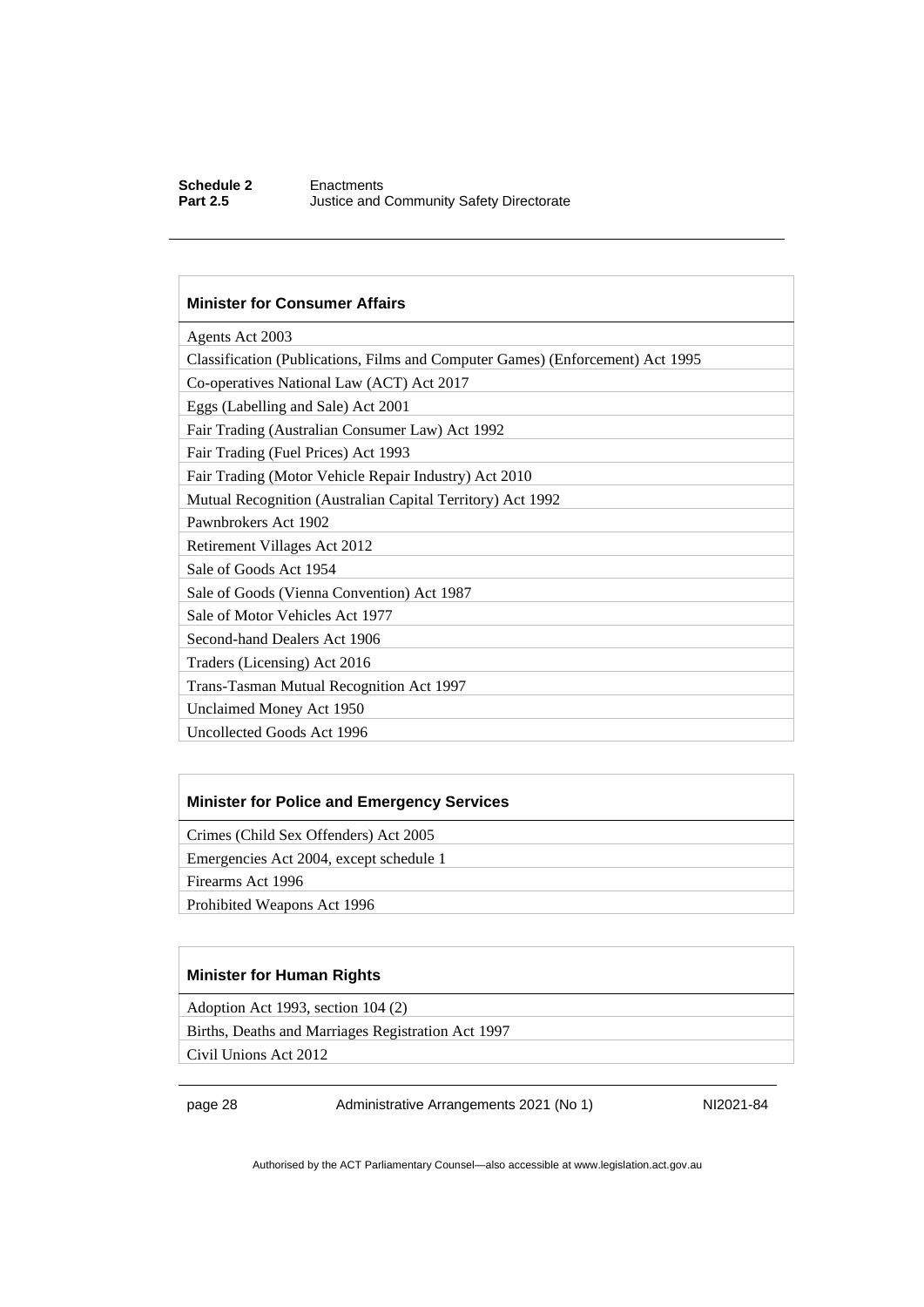#### **Minister for Human Rights**

Discrimination Act 1991

Domestic Relationships Act 1994

Human Rights Act 2004

Human Rights Commission Act 2005

Official Visitor Act 2012

Parentage Act 2004

Victims of Crime Act 1994

Victims of Crime (Financial Assistance) Act 2016

#### **Special Minister of State**

Age of Majority Act 1974

Australian Capital Territory (Legislative Assembly) Act 2014

Electoral Act 1992

Freedom of Information Act 2016

Proportional Representation (Hare-Clark) Entrenchment Act 1994

Race and Sports Bookmaking Act 2001

Racing Act 1999

Referendum (Machinery Provisions) Act 1994

NI2021-84 Administrative Arrangements 2021 (No 1) page 29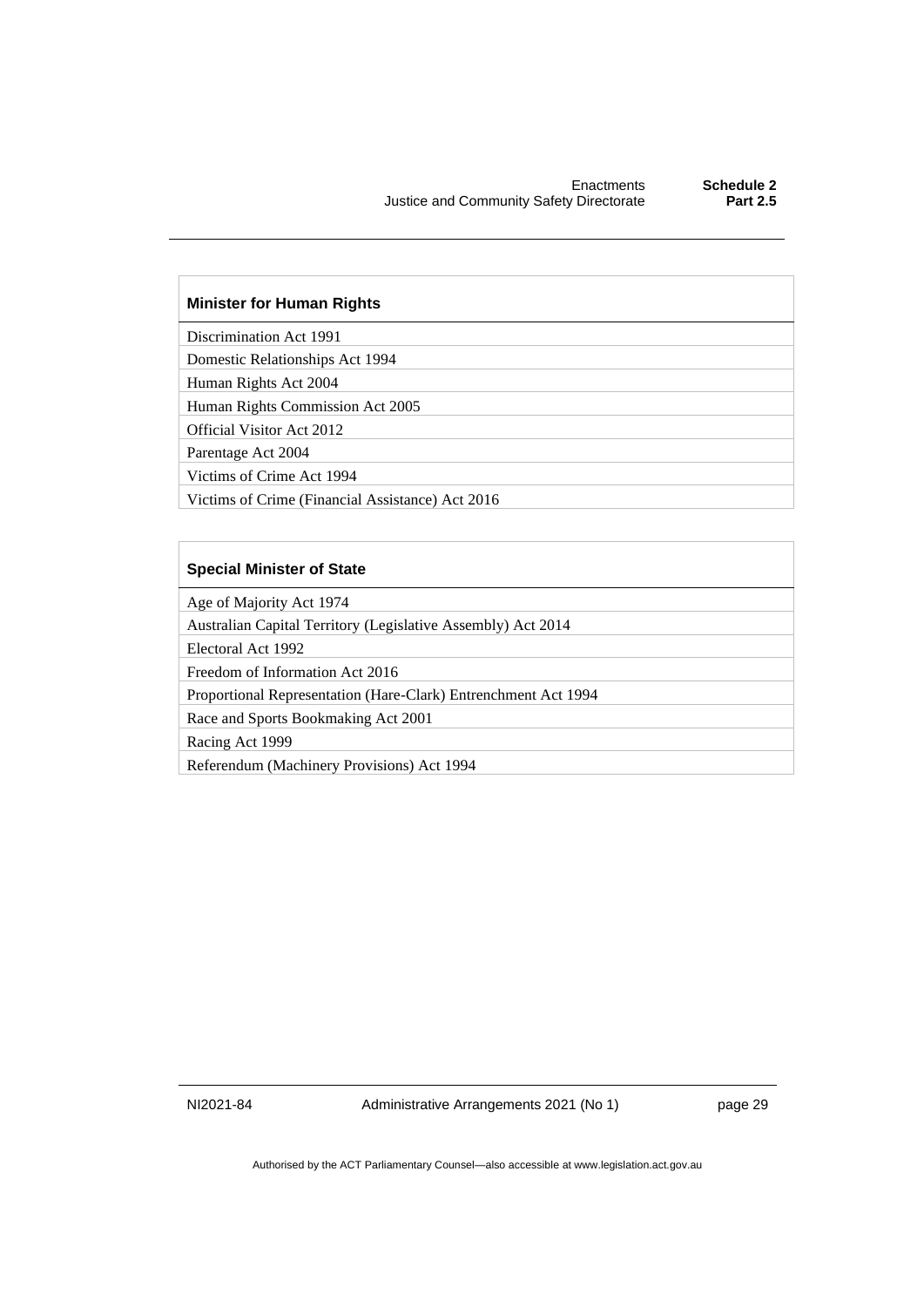### <span id="page-33-0"></span>**Part 2.6 Environment, Planning and Sustainable Development Directorate**

#### **Chief Minister**

City Renewal Authority and Suburban Land Agency Act 2017, part 2 and section 65 (when exercised in relation to areas within a declared urban renewal precinct) and sections 39, 41, 42 and 65 (when exercised in relation to matters that are the responsibility of the Chief Minister)

#### **Minister for Housing and Suburban Development**

City Renewal Authority and Suburban Land Agency Act 2017, except part 2, section 63 and sections 39, 41, 42, 65 (when exercised in relation to matters that are the responsibility of the Chief Minister)

#### **Minister for the Environment**

Animal Diseases Act 2005

Commissioner for Sustainability and the Environment Act 1993

Environment Protection Act 1997

Hemp Fibre Industry Facilitation Act 2004

National Environment Protection Council Act 1994

Nature Conservation Act 2014, except parts 2.2, 2.3, chapters 8, 9, 10 and 14

Pest Plants and Animals Act 2005

Plant Diseases Act 2002

#### **Minister for Heritage**

Heritage Act 2004

page 30 Administrative Arrangements 2021 (No 1) NI2021-84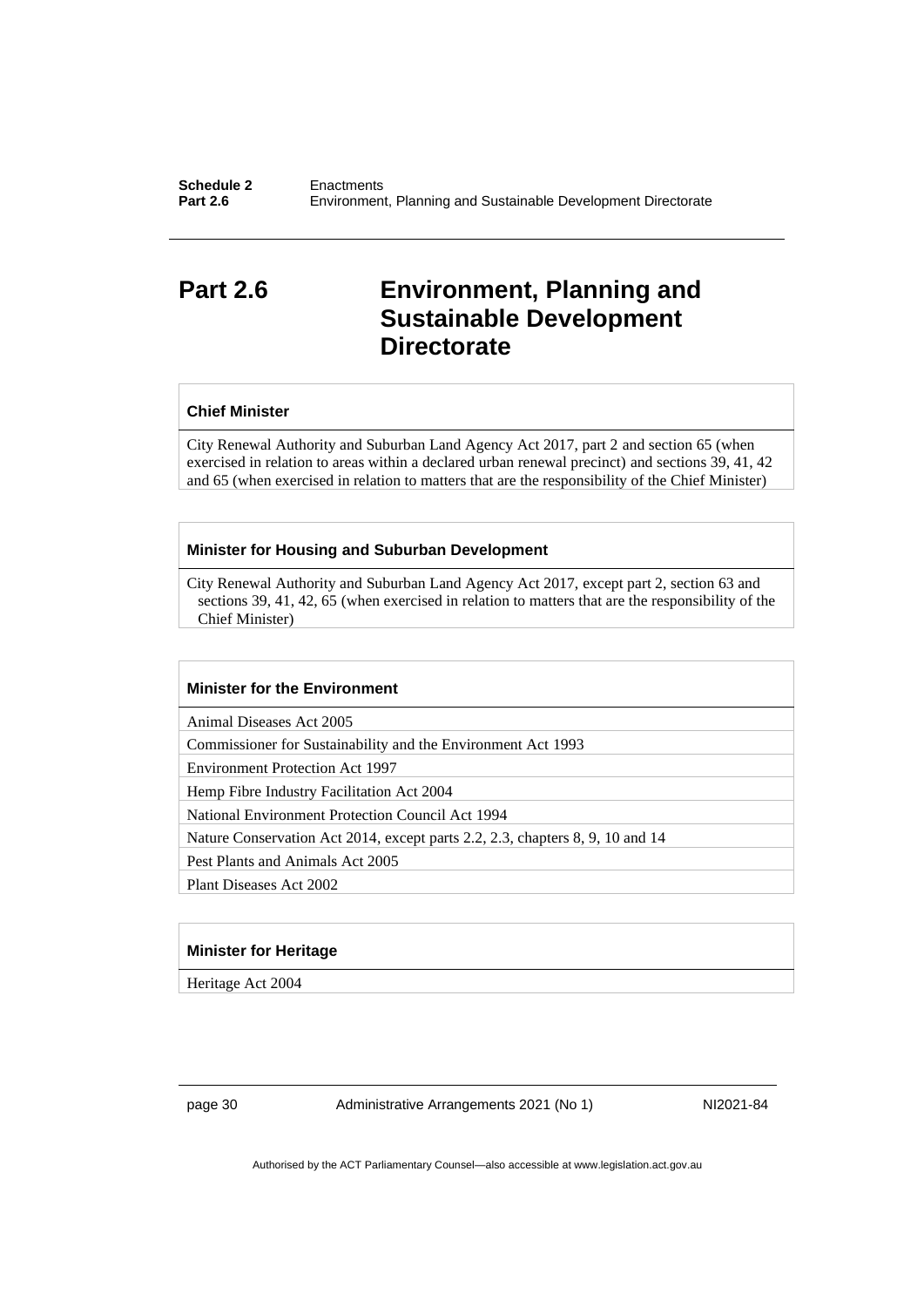#### **Minister for Water, Energy and Emissions Reduction**

Canberra Water Supply (Googong Dam) Act 1974 (Cwlth), sections 4, 5, 6, 6A, 7, 8, 9, 10, 11, 12, 13, 16, 17, 20, 21 and 23

Climate Change and Greenhouse Gas Reduction Act 2010

Electricity Feed-in (Large-scale Renewable Energy Generation) Act 2011

Electricity Feed-in (Renewable Energy Premium) Act 2008

Electricity (National Scheme) Act 1997

Energy Efficiency (Cost of Living) Improvement Act 2012

Fisheries Act 2000

Fuels Rationing Act 2019

Lakes Act 1976

National Energy Retail Law (ACT) Act 2012

National Gas (ACT) Act 2008

Utilities Act 2000, except parts 3A, 11, 12 and 14 and sections 254 and 256 in relation to part 14

Utilities (Technical Regulation) Act 2014

Utilities (Telecommunication Installations) Act 2001

Water Efficiency Labelling and Standards (ACT) Act 2015

Water Resources Act 2007

#### **Minister for Sustainable Building and Construction**

Architects Act 2004

Building Act 2004

Building and Construction Industry (Security of Payment) Act 2009

Construction Occupations (Licensing) Act 2004

Dangerous Substances Act 2004, chapter 3A

Electricity Safety Act 1971

Gas Safety Act 2000

Water and Sewerage Act 2000

NI2021-84 Administrative Arrangements 2021 (No 1) page 31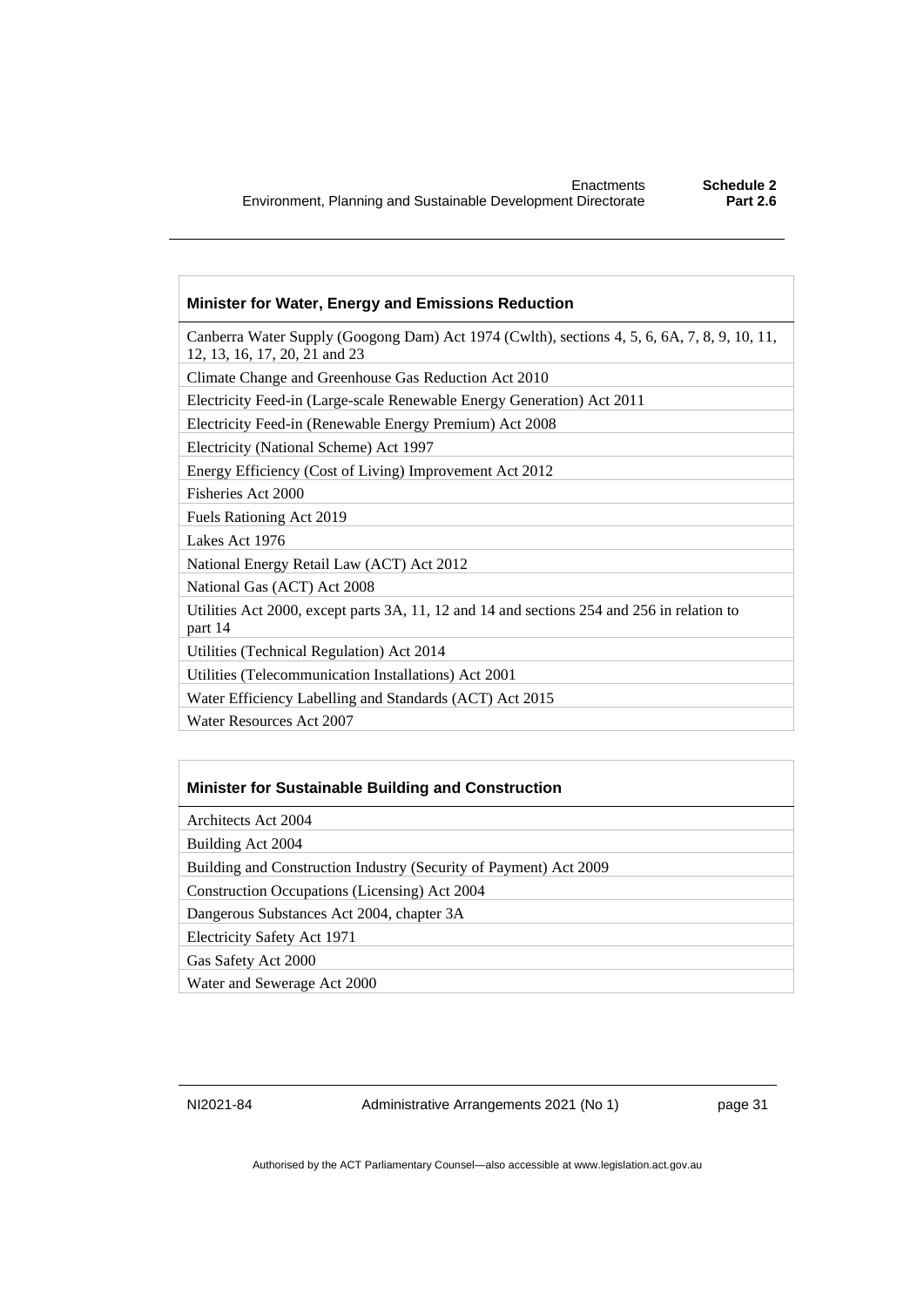#### **Schedule 2** Enactments<br> **Part 2.6** Environment **Part 2.6** Environment, Planning and Sustainable Development Directorate

### **Minister for Planning and Land Management**

| Australian Capital Territory (Planning and Land Management) Act 1988 (Cwlth), sections 16,<br>19, 25 and 29 and part 10 |
|-------------------------------------------------------------------------------------------------------------------------|
| Community Title Act 2001                                                                                                |
| Districts Act 2002                                                                                                      |
| Enclosed Lands Protection Act 1943                                                                                      |
| Fertilisers (Labelling and Sale) Act 1904                                                                               |
| Government Agencies (Land Acquisition Reporting) Act 2018                                                               |
| Lands Acquisition Act 1994                                                                                              |
| Nature Conservation Act 2014, parts 2.2, 2.3, chapters 8, 9, 10 and 14                                                  |
| Planning and Development Act 2007                                                                                       |
| Public Place Names Act 1989                                                                                             |
| Public Roads Act 1902                                                                                                   |
| Recovery of Lands Act 1929                                                                                              |
| Stock Act 2005                                                                                                          |
| Surveyors Act 2007                                                                                                      |
| Unit Titles Act 2001                                                                                                    |
|                                                                                                                         |

page 32 Administrative Arrangements 2021 (No 1) NI2021-84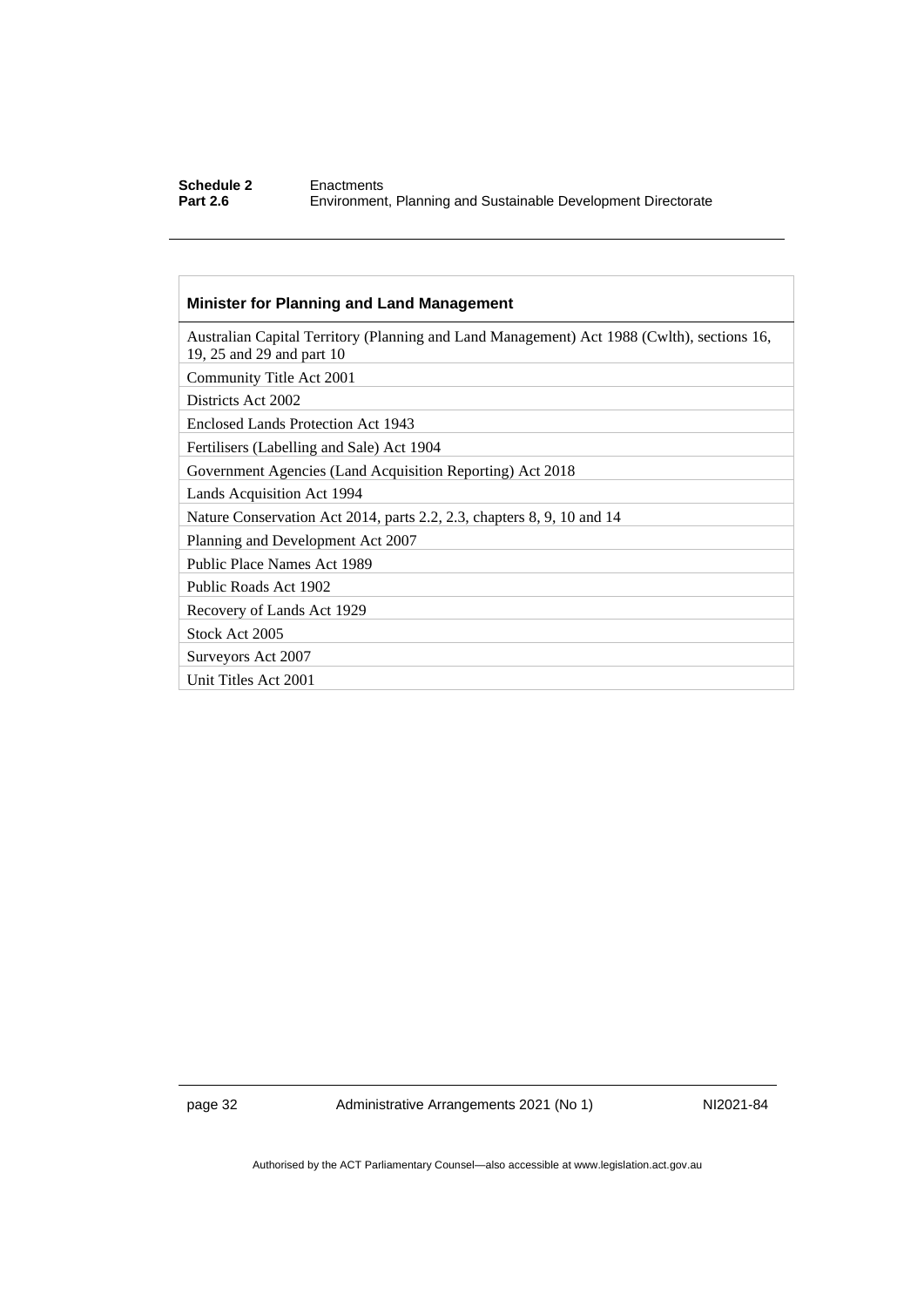### <span id="page-36-0"></span>**Part 2.7 Community Services Directorate**

#### **Minister for Housing and Suburban Development**

Community Housing Providers National Law (ACT) Act 2013

Housing Assistance Act 2007

#### **Minister for Families and Community Services**

Adoption Act 1993, except section 104 (2)

Children and Young People Act 2008, except chapters 4, 5, 6, 7, 8, 9, 20 and 21 Working with Vulnerable People (Background Checking) Act 2011

#### **Minister for Education and Youth Affairs**

Children and Young People Act 2008, chapter 21 except part 21.2

#### **Minister for Disability**

Disability Services Act 1991

Senior Practitioner Act 2018

#### **Minister for Aboriginal and Torres Strait Islander Affairs**

Aboriginal and Torres Strait Islander Elected Body Act 2008

Native Title Act 1994

#### **Minister for the Prevention of Domestic and Family Violence**

Domestic Violence Agencies Act 1986

NI2021-84 Administrative Arrangements 2021 (No 1) page 33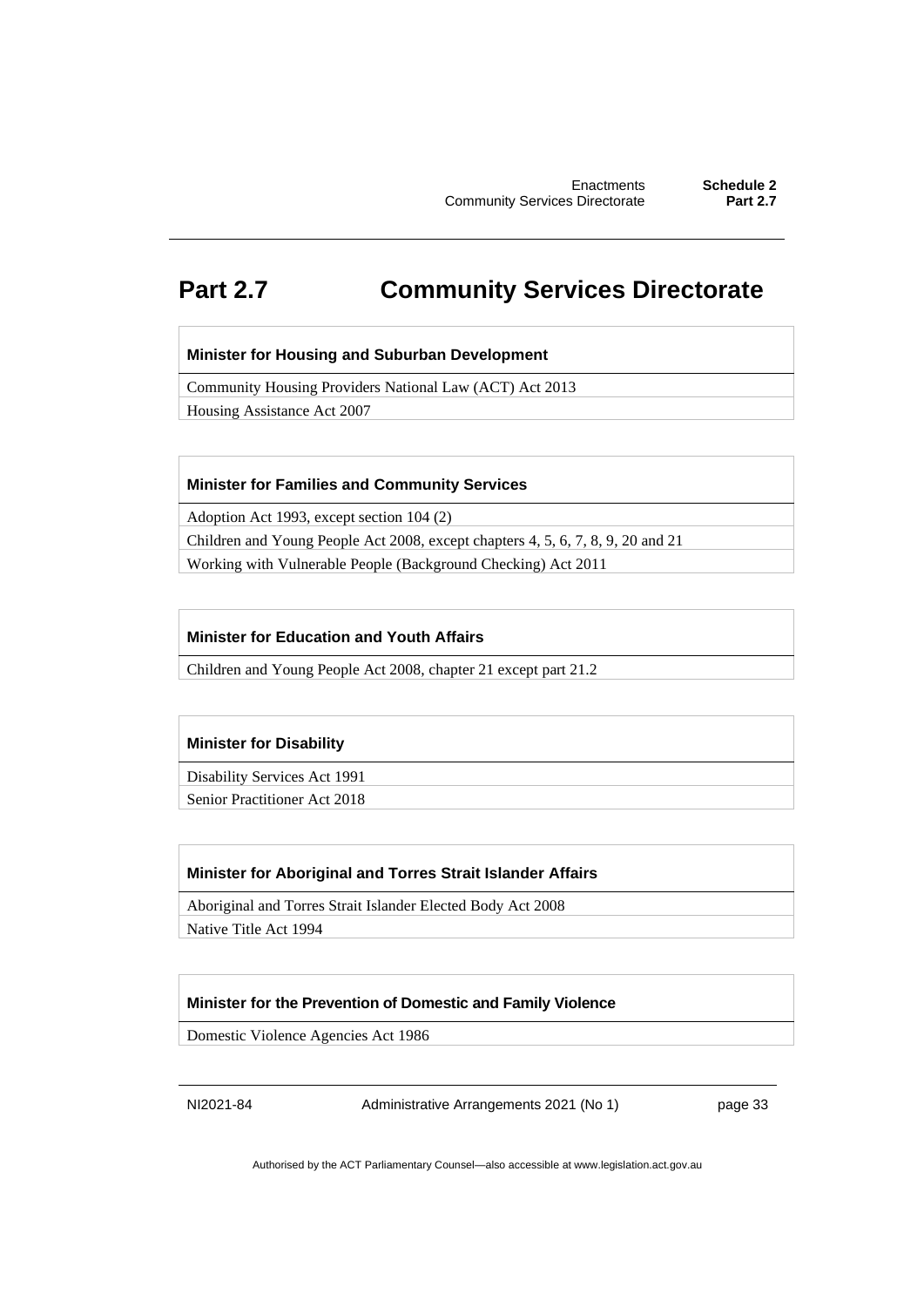#### **Schedule 2** Enactments<br> **Part 2.7** Community **Community Services Directorate**

#### **Assistant Minister for Seniors, Veterans, Families and Community Services**

Children and Young People Act 2008, chapters 4, 5, 6, 7, 8 and 9

page 34 Administrative Arrangements 2021 (No 1) NI2021-84